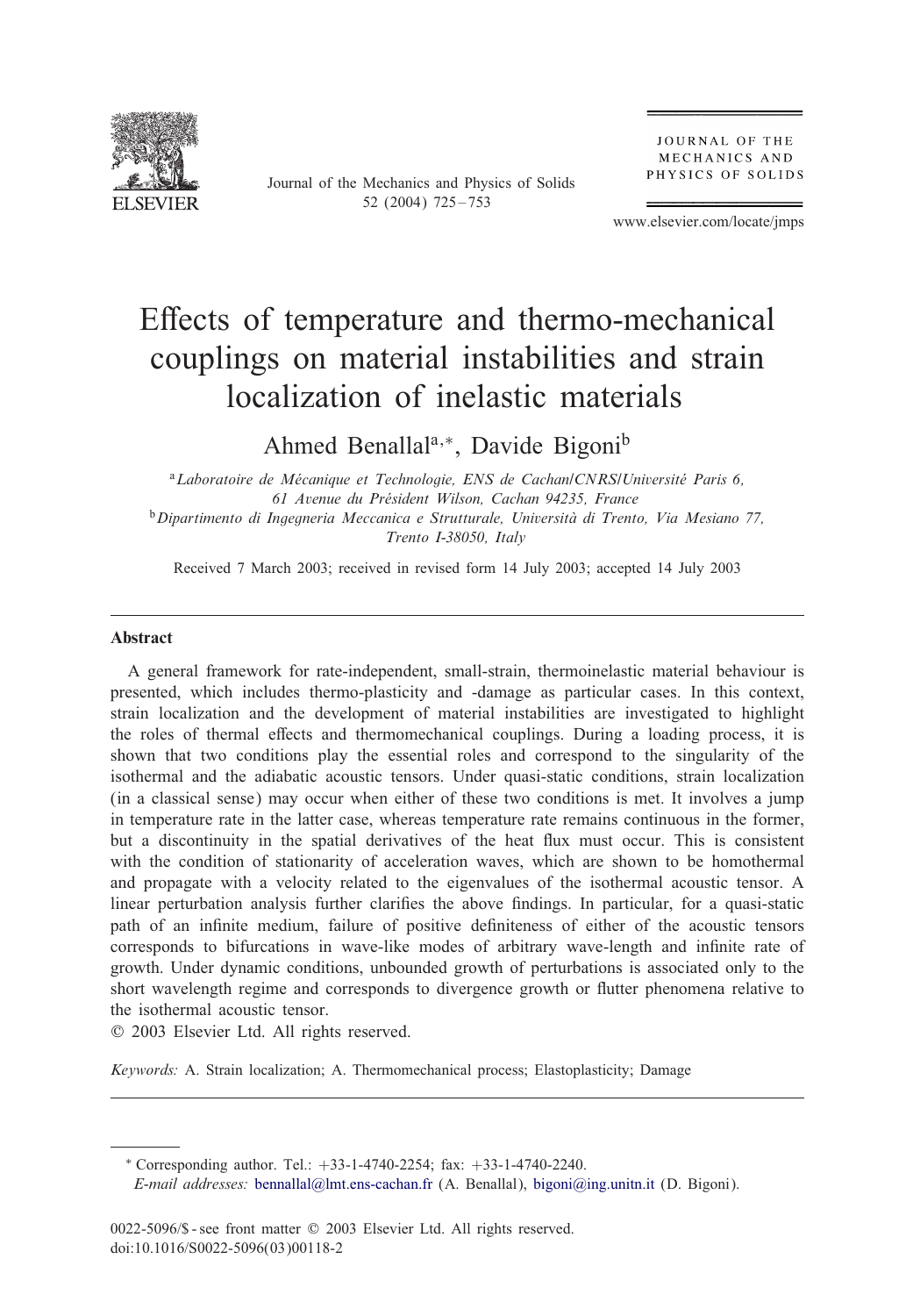### 1. Introduction

Thermal effects have important consequences on behaviour of materials and are fully accessible to measurements. For instance, experimental results relative to polymers demonstrate that fracture initiation and growth may be influenced by temperature vari-ations ahead of the crack tip [\(Rittel, 1999, 2000\)](#page-28-0). Thermal loading strongly affects the plastic deformation of soils and rocks and consequently strain localization in these materials [\(Hueckel and Baldi, 1990;](#page-27-0) [Hueckel and Pellegrini, 1992;](#page-27-0) [Hueckel et al., 1994\)](#page-27-0). In structural steel, Marchand and Duffy (1988) have observed the important effect of heating on nucleation and growth of shear bands. These experimental evidences suggest that thermal phenomena can play an important role in promoting or inhibiting global and local instabilities in materials, but, surprisingly, coupled thermal effects are usually ignored in inelastic modelling of materials. As a matter of fact, only relatively few contributions are available in the literature [\(Mandel, 1969;](#page-27-0) [Raniecki, 1972, 1976, 1979;](#page-27-0) [Raniecki and Sawczuk, 1975;](#page-28-0) Mróz and Raniecki, 1976; [Raniecki and Bruhns, 1981;](#page-28-0) [Raniecki and Samanta, 1989;](#page-28-0) [Simo and Miehe, 1992;](#page-28-0) [Armero and Simo, 1993;](#page-26-0) [Miehe,](#page-27-0) [1996\)](#page-27-0); moreover, localization of plastic deformation, which is a thoroughly analyzed and well-understood topic for isothermal deformations, was apparently only addressed by [Benallal \(1992a, b\)](#page-26-0) in the context of coupled, inviscid thermoplasticity, while several contributions are restricted to adiabatic conditions (see, among others, [Batra and](#page-26-0) [Zhu, 1991;](#page-26-0) [Duszek et al., 1992;](#page-27-0) [Duszek-Perzyna and Perzyna, 1993;](#page-27-0) [Perzyna, 1994;](#page-27-0) [Steinmann et al., 1999\)](#page-28-0). However, the main result of the present paper evidences that adiabatic analyses may be not sufficient to understand the development of material instabilities and strain localization phenomena.

It may be important to add to the above discussion that thermoelasticity is comparatively much more developed than thermoplasticity. In particular, different notions of stability were analyzed in that context [\(Truesdell and Noll, 1965,](#page-28-0) Sections 71, 89, 90; [Ericksen, 1966;](#page-27-0) [Dafermos, 1968\)](#page-27-0) and, more in detail, findings presented by [Abeyaratne](#page-26-0) [and Knowles \(1999\)](#page-26-0) are closely related to results obtained in the present paper.

Another point that is worth to consider is that the problems of *quasi-static* deformation of fluid-saturated, inelastic porous media and of thermoplastic solids share certain similarities. In particular, the diffusion of the fluid through the solid skeleton plays a role corresponding to heat conduction, so that some of the results obtained by [Loret and Harireche \(1991\)](#page-27-0) and [Benallal and Comi \(2002; 2003a, b\)](#page-26-0) can be translated to the thermo-mechanical context. The major difference between the two problems lies in the important fact that for thermo-plasticity, the adiabatic constitutive tangent moduli are always non-symmetric, even for associative 6ow rule. It will be shown later that a consequence of this is that a hierarchy between failure of positive definiteness of the isothermal and adiabatic acoustic tensors does not exist, even in the context of the associative flow law.

Different thermal effects and thermo-mechanical couplings affect the mechanical behaviour of solids. In particular, while it is known that all mechanical properties are usually temperature dependent and constitute concurrent causes of thermal softening, other less recognized phenomena such as thermal expansion, heat conduction, mechanical dissipation and phase transformations need to be considered. However, the analysis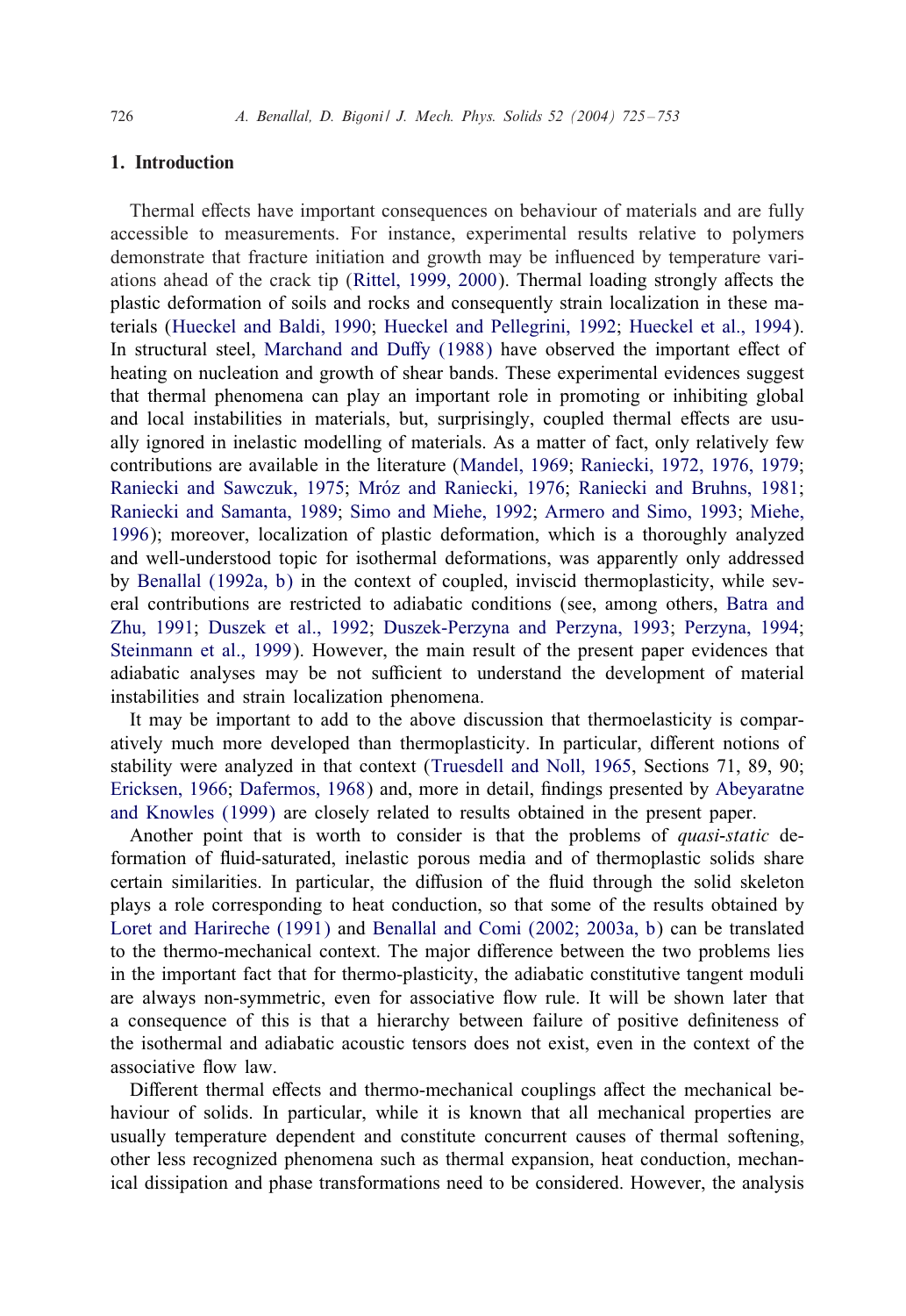that will be presented, restricted to rate-independent material beahviour  $\frac{1}{1}$ , reveals that the roles of these phenomena may be more or less important.

The present article is organized as follows. A broad constitutive framework for thermo-inelastic material behaviour is introduced in the second section, where all thermal effects and their couplings are described in details. In particular, the presented constitutive framework—limited for simplicity to small strains and time-independent behaviour—includes non-associative elastoplasticity and damage models and the rate-constitutive equations are specified both under isothermal and adiabatic conditions, defining the relevant tangent moduli, that will become essential later. Within the above constitutive framework and after a review of jump conditions (third section), the strain localization under quasi-static conditions is addressed in the fourth section, using the classical shear band analysis restricted to the loading branch of the constitutive op-erator [\(Hill, 1962;](#page-27-0) [Rice, 1976\)](#page-28-0), though now extended to include thermal effects and thermomechanical couplings. This extension is performed by employing, additionally to the usual discontinuity conditions on mechanical variables, the jump conditions associated to the thermal variables, essentially, the temperature rate and the heat flux. Localization is shown to first occur when either of the thresholds corresponding to singularity of the isothermal or adiabatic acoustic tensor is reached. The mechanical interpretation of such a condition involves the formation of a discontinuity of the heat flux divergence across a band in the former case or of the temperature rate in the latter case. The hierarchy of the two thresholds is also analyzed. Plastic acceleration waves are briefly considered in the fifth section, to show that propagation velocity is related to the eigenvalues of the isothermal acoustic tensor, while the adiabatic acoustic tensor does not play a role. A consequence of this is that, while strain localization corresponds to stationarity of acceleration waves in the isothermal case, when thermal effects are considered, localization may occur in adiabatic conditions, with still propagating acceleration waves. Results presented in the fourth and fifth sections are complemented by a linear perturbation analysis developed in the sixth section. In particular, at a certain stage of a homogeneous deformation of an infinite body, an infinitely small perturbation is applied and the resulting perturbed motion analysed. Assuming a linearized response around the homogeneous solution (see [Bigoni and Petryk, 2002,](#page-27-0) for a discussion on the limits of this assumption), the conditions for unbounded growth of perturbation are derived. Under dynamic conditions, unbounded growth is associated only to the short wavelength regime and to divergence growth or flutter phenomena governed by the *isothermal* acoustic tensor. When inertia is neglected, the perturbation analysis corresponds to a bifurcation analysis in a sense much similar to the internal instabilities defined by Biot  $(1965)$ . It is therefore shown that for a quasi-static path—which in general is neither isothermal nor adiabatic—internal instability corresponds either to the singularity of the isothermal acoustic tensor (localization in the incrementally isothermal conditions) or to the singularity of the adiabatic acoustic tensor (localization in the

<sup>&</sup>lt;sup>1</sup> Rate sensitivity may become a key issue in the modelling of metals, particularly where temperature activates dislocation motion. It may be worth mentioning that there is a large literature devoted to strain localization on thermo-sensitive, viscoplastic materials (see among others [Anand et al., 1987;](#page-26-0) [Bai, 1982;](#page-26-0) [Molinari, 1985\)](#page-27-0); this paper remains however confined to inviscid constitutive laws.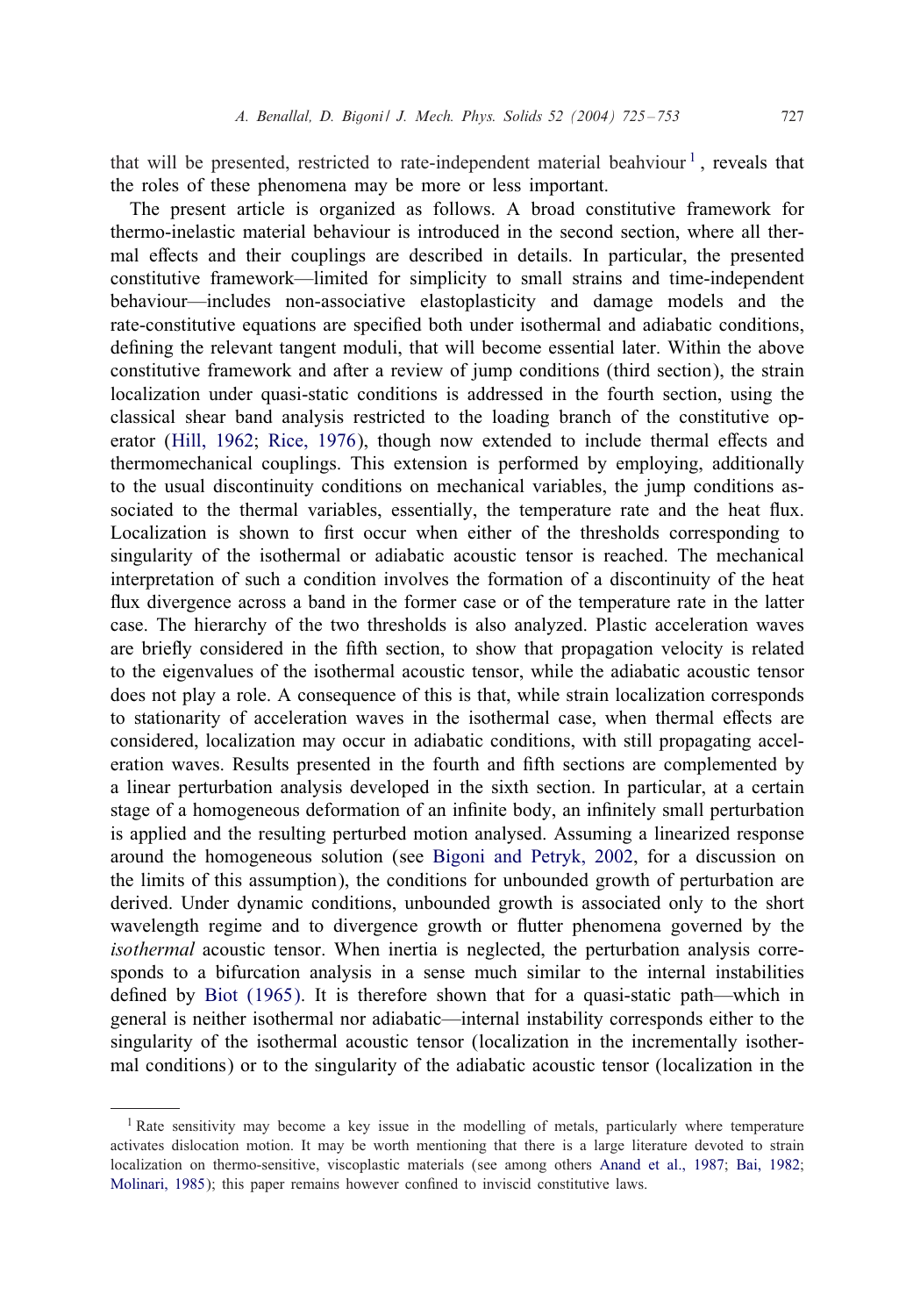<span id="page-3-0"></span>incrementally adiabatic conditions) and is associated to the full range of wavelengths. Results for a particular set of elastic–plastic constitutive equations with associative 6ow rule conclude the paper (seventh section). The constitutive framework assumed in the last section was tailored to model the behaviour of the Inconel 718 alloy employed in turbine discs in jet engines. In particular, the complete thermo-mechanical behaviour of the material in service conditions has been identified through monotonic and cyclic tests for a wide range of temperature  $(20-800 °C)$  by [Benallal and Ben Cheikh \(1987\).](#page-26-0) The model is employed to show that a hierarchy between the two localization thresholds does not exist, and to quantify the 'gap' in a loading process between them.

#### 2. Thermoinelastic constitutive equations

A broad class of rate-independent, coupled thermo-irreversible constitutive equations is considered, including thermoplasticity and thermodamage. For simplicity, the presentation is restricted to small strain. The main assumptions from which the theory is built are listed below.

• The Helmholtz free energy per unit mass

$$
\Psi = \Psi(\varepsilon, \alpha, T), \quad \Psi = e - Ts,\tag{1}
$$

where  $\varepsilon$  is the (small) strain tensor, T the absolute temperature and  $\alpha$  is a generic collection of internal variables of various tensorial nature (scalars, vectors or secondorder tensors) describing different physical mechanisms governing inelastic deformation. Moreover,  $e$  and  $s$  are the specific internal energy and the specific entropy, respectively.

• The reversibility domain, defining the range in which inelastic processes are excluded, is defined through the yield (or damage) function

$$
f(\mathbf{A}, \mathbf{\alpha}, T) \leq 0,\tag{2}
$$

where A are the thermodynamical forces associated to the internal variables  $\alpha$ . Inelastic deformations are therefore possible only if  $f = 0$ , and during plastic flow the evolution of the internal variables must satisfy Prager's consistency  $\hat{f} = 0$ .

• The evolution of internal variables given by

$$
\dot{\alpha} = \dot{\lambda} \mathbf{P}, \quad \mathbf{P} = \frac{\partial F}{\partial \mathbf{A}}, \tag{3}
$$

where the potential function  $F = F(A, \alpha, T)$  is a function of the state variables and  $\lambda$  satisfies the Kuhn–Tucker conditions  $\lambda$  satisfies the Kuhn–Tucker conditions

$$
\dot{\lambda} \geqslant 0, \quad f \leqslant 0, \quad \dot{\lambda}f = 0. \tag{4}
$$

We note that the intrinsic dissipation, defined as

$$
\mathcal{D} = \dot{\alpha} \cdot \mathbf{A} = \dot{\lambda} \mathbf{P} \cdot \mathbf{A} \ge 0,\tag{5}
$$

is assumed not negative, a condition implying restrictions on the possible pairs of tensors P and A.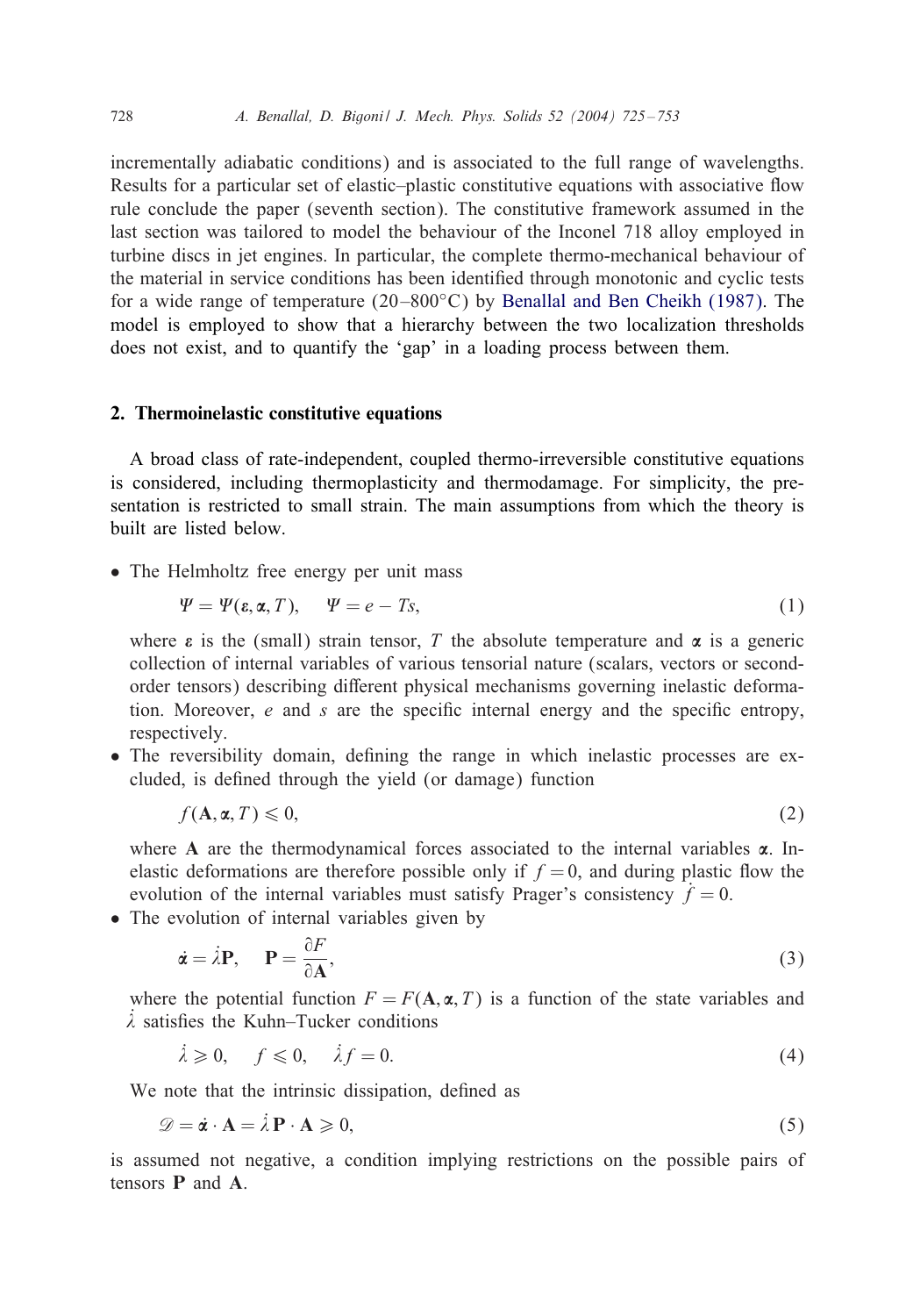<span id="page-4-0"></span>Now, the rate equations can be obtained as follows. The stress tensor  $\sigma$ , the thermodynamical forces A associated to the internal variables  $\alpha$  and the entropy s are calculated employing the state laws:

$$
\boldsymbol{\sigma} = \rho \, \frac{\partial \varPsi}{\partial \boldsymbol{\varepsilon}}, \quad \mathbf{A} = -\rho \, \frac{\partial \varPsi}{\partial \boldsymbol{\alpha}}, \quad s = -\frac{\partial \varPsi}{\partial T}, \tag{6}
$$

where  $\rho$  is the mass density. Time differentiation of (6) together with [\(3\)](#page-3-0) yields

$$
\dot{\sigma} = \mathbb{E}_{i}[\dot{\mathbf{\varepsilon}}] - \dot{\lambda} \mathbf{M}_{i} + \dot{T} \mathbf{B},
$$
\n
$$
\dot{\mathbf{A}} = \frac{\partial \mathbf{A}}{\partial \mathbf{\varepsilon}} [\dot{\mathbf{\varepsilon}}] + \dot{\lambda} \frac{\partial \mathbf{A}}{\partial \mathbf{\alpha}} [\mathbf{P}] + \frac{\partial \mathbf{A}}{\partial T} \dot{T},
$$
\n
$$
\dot{s} = -\frac{\partial^{2} \Psi}{\partial \mathbf{\varepsilon} \partial T} \cdot \dot{\mathbf{\varepsilon}} - \dot{\lambda} \frac{\partial^{2} \Psi}{\partial \mathbf{\alpha} \partial T} \cdot \frac{\partial F}{\partial \mathbf{A}} - \frac{\partial^{2} \Psi}{\partial T^{2}} \dot{T},
$$
\n(7)

where

$$
\mathbb{E}_{\mathbf{i}} = \rho \, \frac{\partial^2 \Psi}{\partial \boldsymbol{\varepsilon}^2} = \frac{\partial \boldsymbol{\sigma}}{\partial \boldsymbol{\varepsilon}}, \quad \mathbf{M}_{\mathbf{i}} = -\rho \left( \frac{\partial^2 \Psi}{\partial \boldsymbol{\alpha} \partial \boldsymbol{\varepsilon}} \right)^{\mathrm{T}} \left[ \frac{\partial F}{\partial \mathbf{A}} \right] = -\frac{\partial \boldsymbol{\sigma}}{\partial \boldsymbol{\alpha}} [\mathbf{P}], \tag{8}
$$

are the *isothermal elastic incremental fourth-order tensor* and the *isothermal flow mode tensor*. Moreover, the second-order symmetric tensor

$$
\mathbf{B} = \rho \, \frac{\partial^2 \Psi}{\partial T \partial \varepsilon} = \frac{\partial \sigma}{\partial T},\tag{9}
$$

is the stress-temperature tensor.

# *2.1. Incremental constitutive laws with isothermal quantities*

When positive, the plastic multiplier  $\lambda$  may be calculated from Prager's consistency:

$$
\dot{f} = \mathbf{Q} \cdot \dot{\mathbf{A}} + \dot{\lambda} \frac{\partial f}{\partial \mathbf{\alpha}} \cdot \mathbf{P} + \frac{\partial f}{\partial T} \dot{T} = 0,
$$
\n(10)

where

$$
\mathbf{Q} = \frac{\partial f}{\partial \mathbf{A}},\tag{11}
$$

is the yield function gradient with respect to the thermodynamical forces.

Using Eq.  $(7)_2$  in the consistency condition (10), we get

$$
\dot{\lambda} = \frac{\langle \mathbf{N}_i \cdot \dot{\boldsymbol{\varepsilon}} - \beta \dot{T} \rangle}{H_i},\tag{12}
$$

where the operator  $\langle \rangle$  is defined for every scalar  $\alpha$  as  $\langle \alpha \rangle = (\alpha + |\alpha|)/2$ , moreover

$$
\mathbf{N}_{\mathbf{i}} = -\rho \frac{\partial^2 \Psi}{\partial \varepsilon \partial \mathbf{\alpha}} [\mathbf{Q}], \quad \beta = \rho \frac{\partial^2 \Psi}{\partial T \partial \mathbf{\alpha}} \cdot \mathbf{Q} - \frac{\partial f}{\partial T}, \tag{13}
$$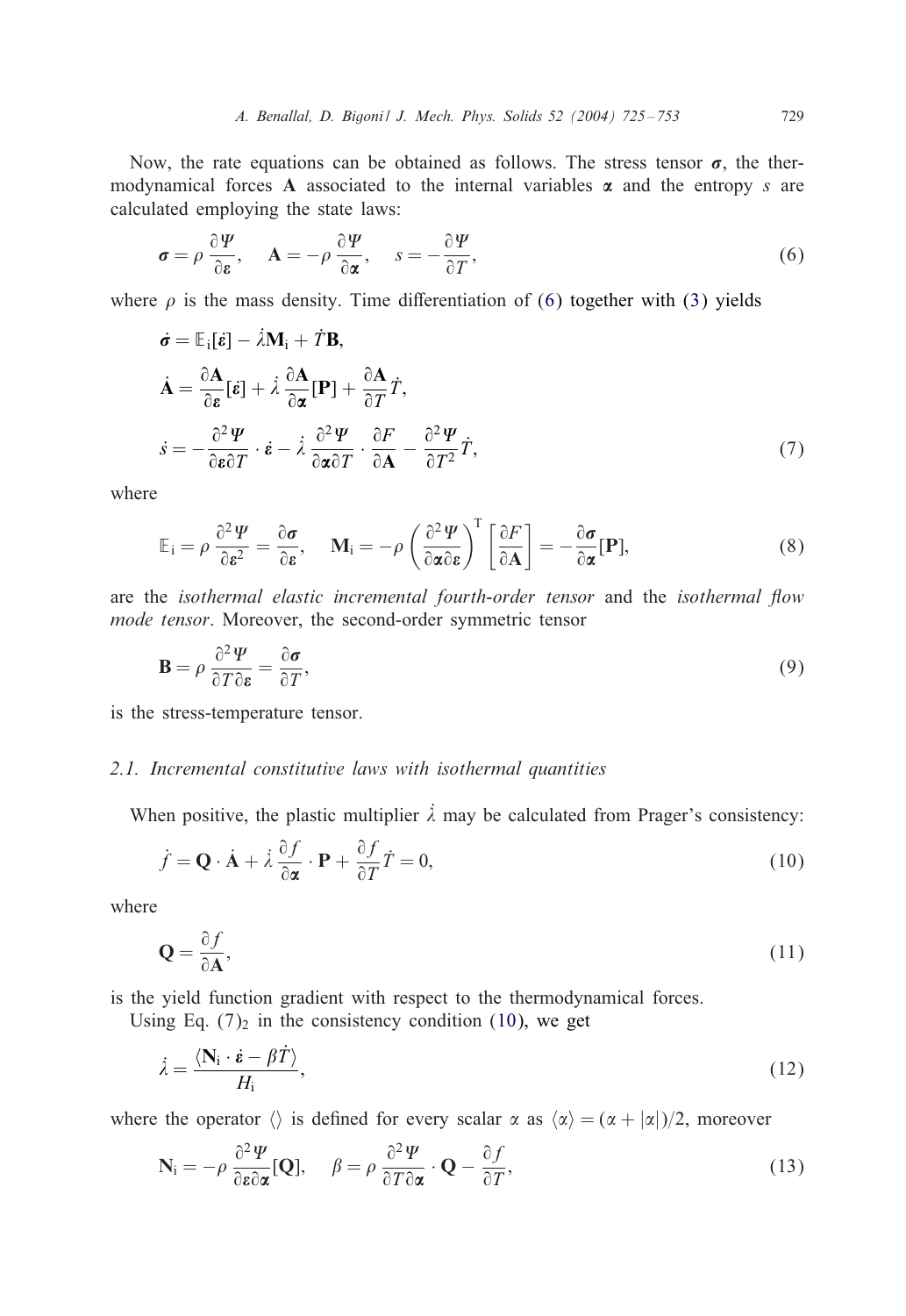and the isothermal plastic modulus

$$
H_{\rm i} = \rho \mathbf{Q} \cdot \frac{\partial^2 \Psi}{\partial \mathbf{\alpha}^2} [\mathbf{P}] - \frac{\partial f}{\partial \mathbf{\alpha}} \cdot \mathbf{P},\tag{14}
$$

is assumed strictly positive. Finally, one can substitute Eq. [\(12\)](#page-4-0) into Eq. [\(7\)](#page-4-0) to get the rate constitutive laws

$$
\dot{\boldsymbol{\sigma}} = \mathbb{E}_{i}[\dot{\boldsymbol{\varepsilon}}] - \frac{1}{H_{i}} \langle \mathbf{N}_{i} \cdot \dot{\boldsymbol{\varepsilon}} - \beta \dot{T} \rangle \mathbf{M}_{i} + \dot{T} \mathbf{B}, \qquad (15)
$$

expressed in terms of isothermal quantities. In particular, in isothermal conditions,  $\ddot{T}=0$ , the tangent moduli associated to the loading branch of constitutive equation (15) is

$$
\mathbb{D}_{i} = \mathbb{E}_{i} - \frac{1}{H_{i}} \mathbf{M}_{i} \otimes \mathbf{N}_{i}.
$$
 (16)

Note that tensor  $\mathbb{D}_i$  possesses the major symmetry in the special case of normality, defined as

$$
N_i = M_i. \tag{17}
$$

The constitutive equations (15) are expressed in the direct form, relating the rate of stress to the strain rate. These can be inverted, as reported in Appendix [A.](#page-24-0)

### *2.2. Incremental constitutive laws with adiabatic quantities*

Local conservation of energy or the First Law of Thermodynamics is (see e.g. [Truesdell and Toupin, 1960;](#page-28-0) [Germain, 1973;](#page-27-0) [Lemaitre and Chaboche, 1985\)](#page-27-0)

$$
\rho \dot{e} = \boldsymbol{\sigma} \cdot \dot{\boldsymbol{\epsilon}} - \text{div} \, \mathbf{q} + r,\tag{18}
$$

where r is the heat supply per unit volume generated by internal sources,  $q$  is the heat flux, taken to obey a generalized Fourier law of heat conduction

$$
\mathbf{q} = -\mathbf{K}\nabla T,\tag{19}
$$

in which tensor  $K = K(A, \alpha, T)$  is assumed positive definite. Note that local adiabatic conditions correspond to  $r = \text{div } \mathbf{q} = 0$ .

Using Eqs. (1)<sub>2</sub> and (6)<sub>3</sub>, we obtain two alternative, equivalent forms of the local conservation of energy (18)

$$
c\rho \dot{T} = T\mathbf{B} \cdot \dot{\mathbf{\varepsilon}} + \dot{\lambda} T\chi - \text{div}\,\mathbf{q} + r,
$$
  
\n
$$
\rho \dot{s}T = \dot{\lambda}(\mathbf{A} \cdot \mathbf{P}) - \text{div}\,\mathbf{q} + r,
$$
\n(20)

where

$$
c = -T \frac{\partial^2 \Psi}{\partial T^2},\tag{21}
$$

is the specific heat at constant strain and internal variables—assumed positive for simplicity—and internal variables and

$$
\chi = \left(\rho \, \frac{\partial^2 \Psi}{\partial \mathbf{\alpha} \partial T} + \frac{\mathbf{A}}{T}\right) \cdot \mathbf{P}.\tag{22}
$$

<span id="page-5-0"></span>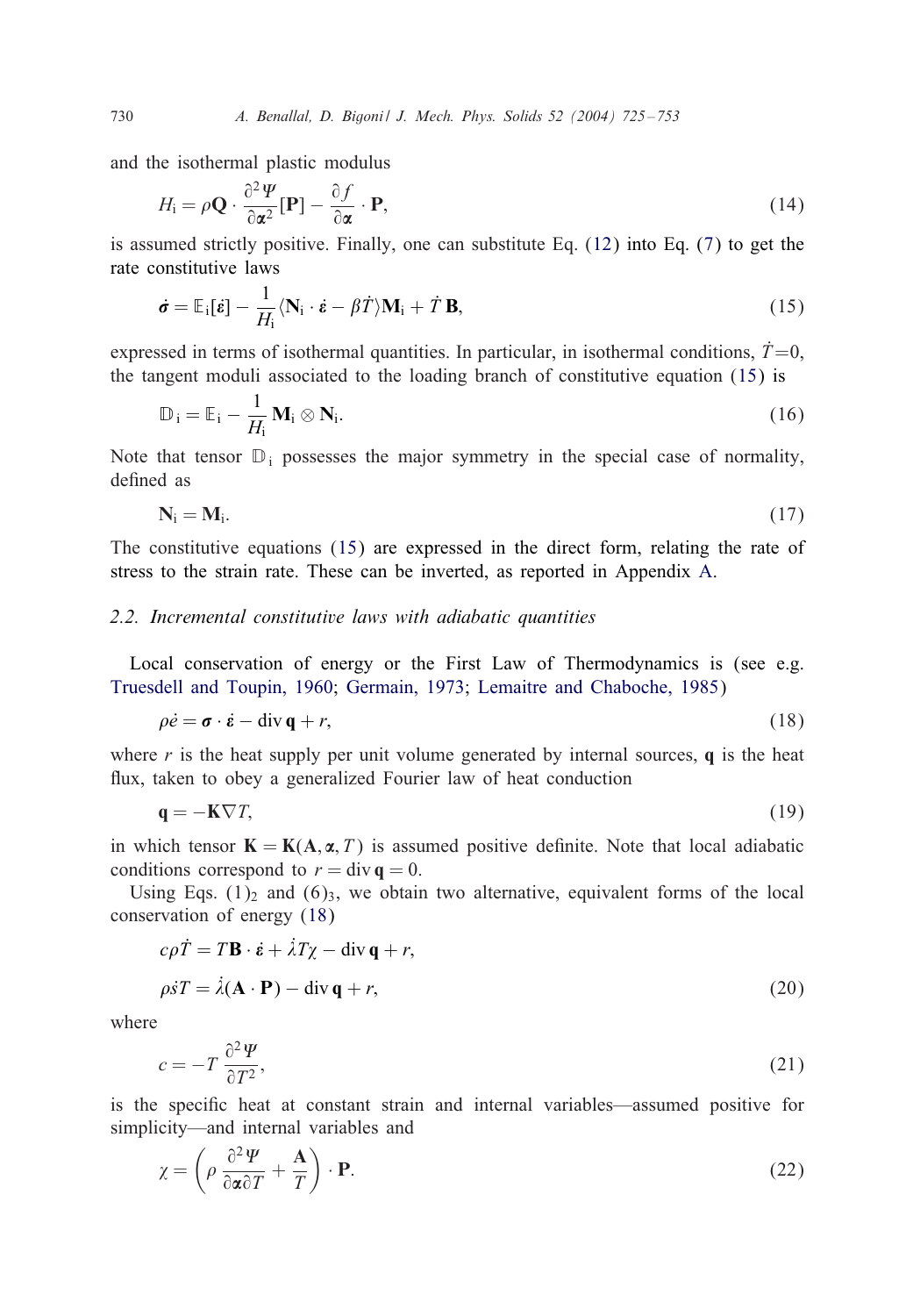<span id="page-6-0"></span>It is important to remark that the Clausius–Duhem inequality (Second Law of Thermodynamics, see e.g. [Truesdell and Noll, 1965,](#page-28-0) Sect. 79)

$$
\rho \dot{s} \geqslant -\frac{\text{div}\,\mathbf{q}}{T} + \frac{\mathbf{q} \cdot \nabla T}{T^2} + \frac{r}{T},\tag{23}
$$

using the balance of energy  $(20)_2$ , can be written in the form

$$
\mathcal{D} - \frac{\mathbf{q} \cdot \nabla T}{T} \geqslant 0. \tag{24}
$$

From expression (24) it follows that the assumptions of non-negative inelastic dissipation [\(5\)](#page-3-0) and of Fourier law of heat conduction, Eq. [\(19\)](#page-5-0), imply *a-priori* satisfaction of the Clausius–Duheminequality (24), which will be therefore not further considered.

Eq.  $(20)_1$  shows that the variation of temperature at a given point of the solid is due to the external heat supply  $r$ , the heat conduction div  $q$ , the mechanical dissipation  $\lambda \mathbf{A} \cdot \mathbf{P}$ , the isentropic thermo-elastic term  $T\mathbf{B} \cdot \dot{\mathbf{\varepsilon}}$ , and finally to the thermo-inelastic coupling contribution

$$
\lambda T\rho \frac{\partial^2 \Psi}{\partial \mathbf{\alpha} \partial T} \cdot \mathbf{P}.
$$

The thermo-elastic contribution includes in particular thermal expansion but also thermal softening due to the decrease of elastic modulus with increasing temperature. Thermal softening is also related to the thermo-plastic term, due to the decrease of the yield stress and hardening phenomena with temperature. However, the thermo-plastic term may also include various important effects, as for instance, latent energy in phase transformations.

We obtain from Eqs.  $(12)$  and  $(20)$ 

$$
\dot{\lambda} = \frac{\langle \mathbf{N}_a \cdot \dot{\mathbf{z}} - \beta \gamma / (\rho c) \rangle}{H_a},\tag{25}
$$

where

$$
\mathbf{N}_a = \mathbf{N}_i - \frac{T\beta}{\rho c} \mathbf{B},\tag{26}
$$

$$
\gamma = r - \operatorname{div} \mathbf{q},\tag{27}
$$

and

$$
H_{\rm a} = H_{\rm i} + \frac{T\beta \chi}{\rho c},\tag{28}
$$

is the adiabatic plastic modulus that is assumed strictly positive. As will become clear later, positiveness of  $H_a$  excludes locking of the adiabatic stress strain curve. For simplicity, in the following we will not consider the heat supply,  $r = 0$ , so that  $\gamma$  will be reduced to the only contribution of the heat flux.

Using Eq.  $(25)$  in Eq.  $(7)_1$  and keeping into account Eq.  $(20)$  we may rewrite the rate equations [\(15\)](#page-5-0) in a form involving adiabatic quantities, namely

$$
\dot{\boldsymbol{\sigma}} = \mathbb{E}_{a}[\dot{\boldsymbol{\epsilon}}] - \frac{1}{H_a} \left\langle \mathbf{N}_a \cdot \dot{\boldsymbol{\epsilon}} - \frac{\beta \gamma}{\rho c} \right\rangle \mathbf{M}_a + \frac{\gamma}{\rho c} \mathbf{B},\tag{29}
$$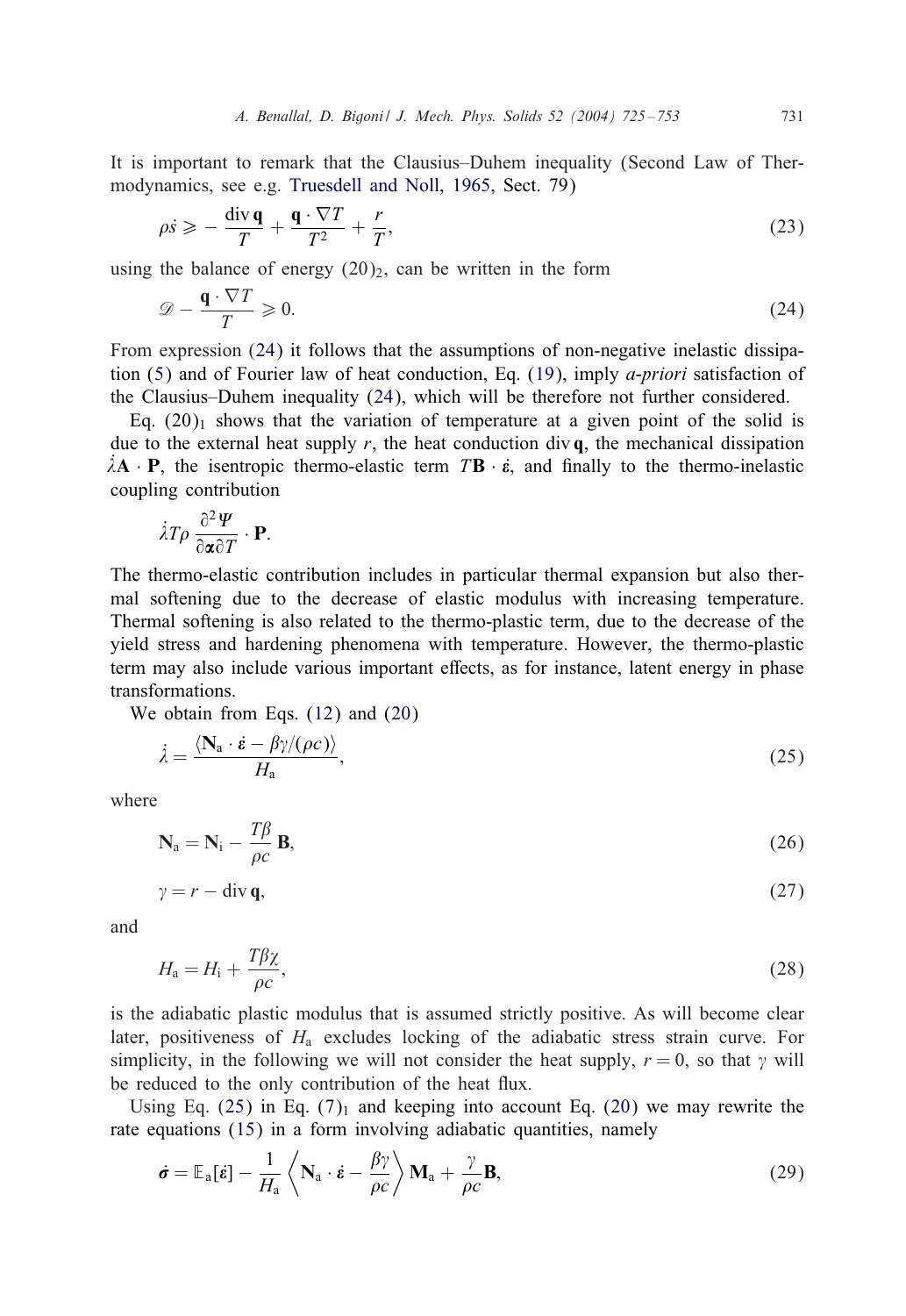where

$$
\mathbb{E}_{a} = \mathbb{E}_{i} + \frac{T}{\rho c} \mathbf{B} \otimes \mathbf{B},\tag{30}
$$

is the elastic adiabatic incremental fourth-order tensor and

$$
\mathbf{M}_{\rm a} = \mathbf{M}_{\rm i} - \frac{T \chi}{\rho c} \mathbf{B}.
$$
\n(31)

The inversion of constitutive equations [\(29\)](#page-6-0) is reported in Appendix [B.](#page-24-0)

It may be worth noting that in locally adiabatic conditions,  $\gamma = 0$ , the tangent moduli associated to the loading branch of [\(29\)](#page-6-0) is

$$
\mathbb{D}_a = \mathbb{E}_a - \frac{1}{H_a} \mathbf{M}_a \otimes \mathbf{N}_a, \tag{32}
$$

which corresponds to  $(16)$  when the index 'i' is replaced by 'a'. Note that, differently from  $\mathbb{D}_i$ , tensor  $\mathbb{D}_i$  does not possess the major symmetry even in the special case of normality, condition [\(17\)](#page-5-0).

As a clarification of the presented constitutive framework, we report in Appendix [C](#page-25-0) an example of specialization of the presented constitutive equations to damage, whereas a specialization to elastoplasticity will be given in Section [7.](#page-16-0)

#### 3. Jump conditions

As a necessary premise to the strain localization and acceleration wave analyses that will follow, we briefly review the discontinuity conditions across moving and stationary discontinuity surfaces, with an emphasis on certain details that will become important later.

# *3.1. Jump conditions for propagating discontinuity surfaces*

Let us denote by  $\Sigma$  a discontinuous surface with unit normal **n** moving with normal speed  $C$  with respect to the material. If  $\bf{v}$  is the velocity of the material points and w is the speed of the surface  $\Sigma$  with respect to the particles instantaneously situated upon it, we may write

$$
\mathbf{w} \cdot \mathbf{n} = -C. \tag{33}
$$

The jump conditions across a discontinuity surface can be found in [\(Truesdell and](#page-28-0) [Toupin, 1960;](#page-28-0) [Chadwick and Powdrill, 1965;](#page-27-0) [Chadwick, 1976\)](#page-27-0). These are listed below under small strain hypothesis.

Assuming continuity of the velocity  $\bf{v}$  field, the Hadamard's compatibility relations imply that across  $\Sigma$  the following relation holds

$$
\[\nabla \mathbf{v}\] = \mathbf{g} \otimes \mathbf{n}, \quad \mathbf{g} = -\frac{1}{C}[\mathbf{v}],\tag{34}
$$

where v is the acceleration. Assuming continuity of the stress  $\sigma$ , the compatibility relations also yield

$$
\left[\operatorname{div} \boldsymbol{\sigma}\right] = -\frac{1}{C} \left[\dot{\boldsymbol{\sigma}}\right] \mathbf{n}.\tag{35}
$$

<span id="page-7-0"></span>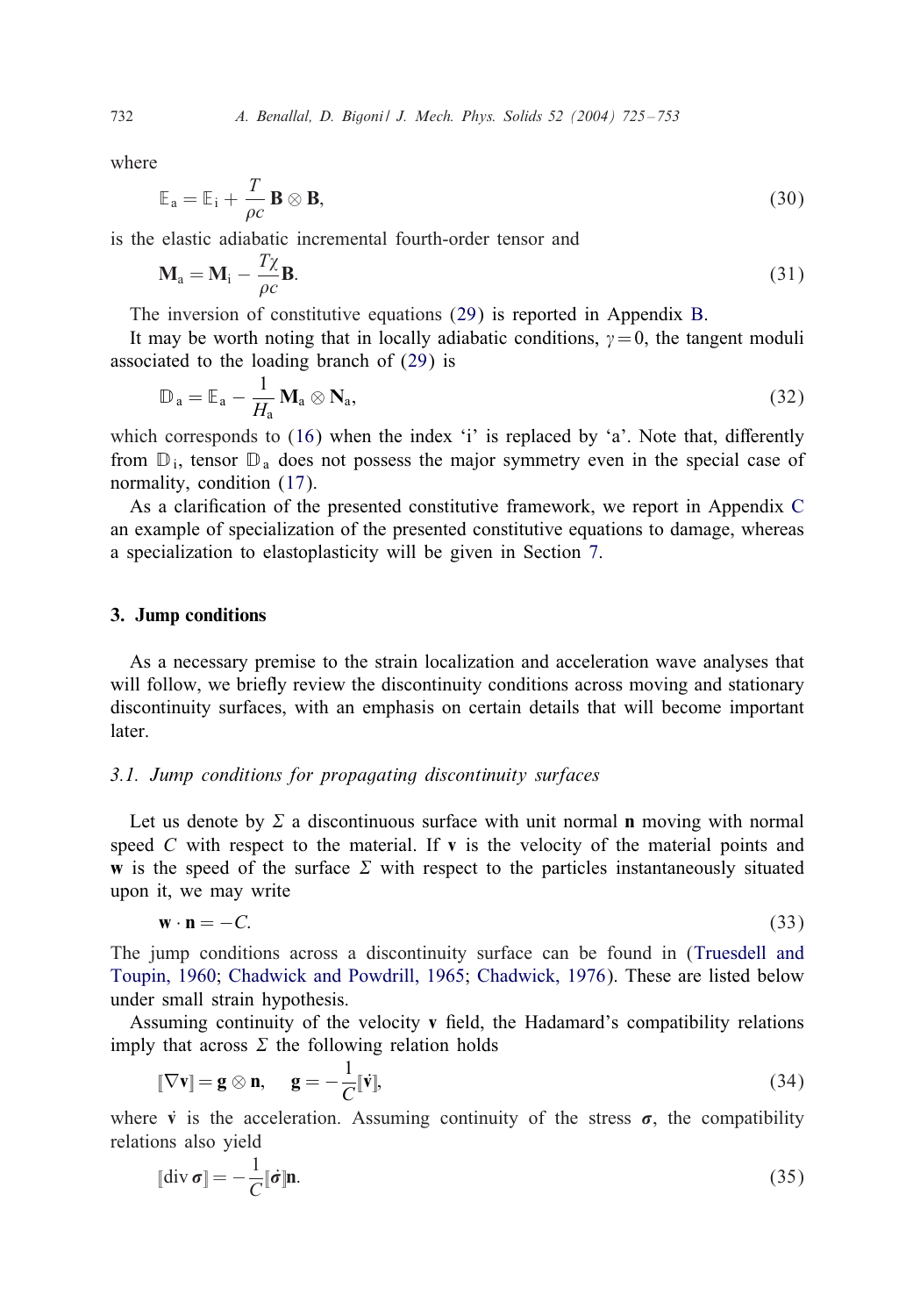<span id="page-8-0"></span>Mass conservation requires

 $\lbrack \lbrack \rho C \rbrack = 0,$  $C = 0,$  (36)

while balance of momentum leads to

$$
-C\rho[\mathbf{v}]=[\boldsymbol{\sigma}\mathbf{n}]=\mathbf{0}.\tag{37}
$$

Starting from the equations of motion

$$
\operatorname{div} \boldsymbol{\sigma} = \rho \dot{\mathbf{v}},\tag{38}
$$

and using Eq. [\(35\)](#page-7-0), balance of momentum also implies

$$
[\vec{\sigma}]\mathbf{n} = -\rho C[\vec{\mathbf{v}}].\tag{39}
$$

Finally, conservation of energy gives

$$
-C\rho[e + \frac{1}{2}\mathbf{v}^2] = [\mathbf{v} \cdot \boldsymbol{\sigma}\mathbf{n} + \mathbf{q} \cdot \mathbf{n}].
$$
 (40)

Assuming continuity of internal energy e, Eq. (40) becomes

$$
[\mathbf{q} \cdot \mathbf{n}] = 0 \tag{41}
$$

implying the continuity of the heat flux. When the temperature field is continuous across  $\Sigma$ , from Hadamard jump conditions, one obtains

$$
\[\nabla T\] = \mu \mathbf{n}, \quad \[\dot{T}\] = -C\mu,\tag{42}
$$

where  $\mu$  is a scalar. Therefore, using Fourier's law in Eq. (41) and then Eq. (42)<sub>1</sub>, the positive definiteness of the conduction tensor  $\bf{K}$  provides

$$
[\![\nabla T]\!]=0,\tag{43}
$$

and, consequently, Eqs. (42) yield

$$
\lbrack\!\lbrack\dot{T}\rbrack\!\rbrack = 0. \tag{44}
$$

### *3.2. Stationary discontinuities*

The conditions to be satisfied at a stationary discontinuity surface may be obtained from Eqs.  $(39)$  and  $(40)$  in the limit in which the velocity of propagation is equal to zero, C = 0. Under the small strain hypothesis, and *assuming continuity of the velocity* **v**, the balance laws reduce to the kinematical conditions of compatibility on the velocity gradient

$$
\llbracket \nabla \mathbf{v} \rrbracket = \mathbf{g} \otimes \mathbf{n}, \quad \mathbf{g} = \llbracket \nabla \mathbf{v} \rrbracket \mathbf{n}, \tag{45}
$$

and to the requirement of continuity of the fluxes and their rates

$$
[\![\sigma]\!] \mathbf{n} = \mathbf{0}, \quad [\![\dot{\sigma}]\!] \mathbf{n} = \mathbf{0}, \tag{46}
$$

$$
[\mathbf{q}] \cdot \mathbf{n} = 0, \quad [\dot{\mathbf{q}}] \cdot \mathbf{n} = 0. \tag{47}
$$

Spatial continuity of the temperature gives again condition (43). However, it is important to note that, differently from the propagation case  $C \neq 0$ , now Eqs. (43) and (47)<sub>2</sub> *do not imply* that  $\dot{T}$  is continuous. In other words, Eq. (44) does not necessarily hold for stationary discontinuities and cannot be obtained just setting  $C = 0$  in Eq. (42).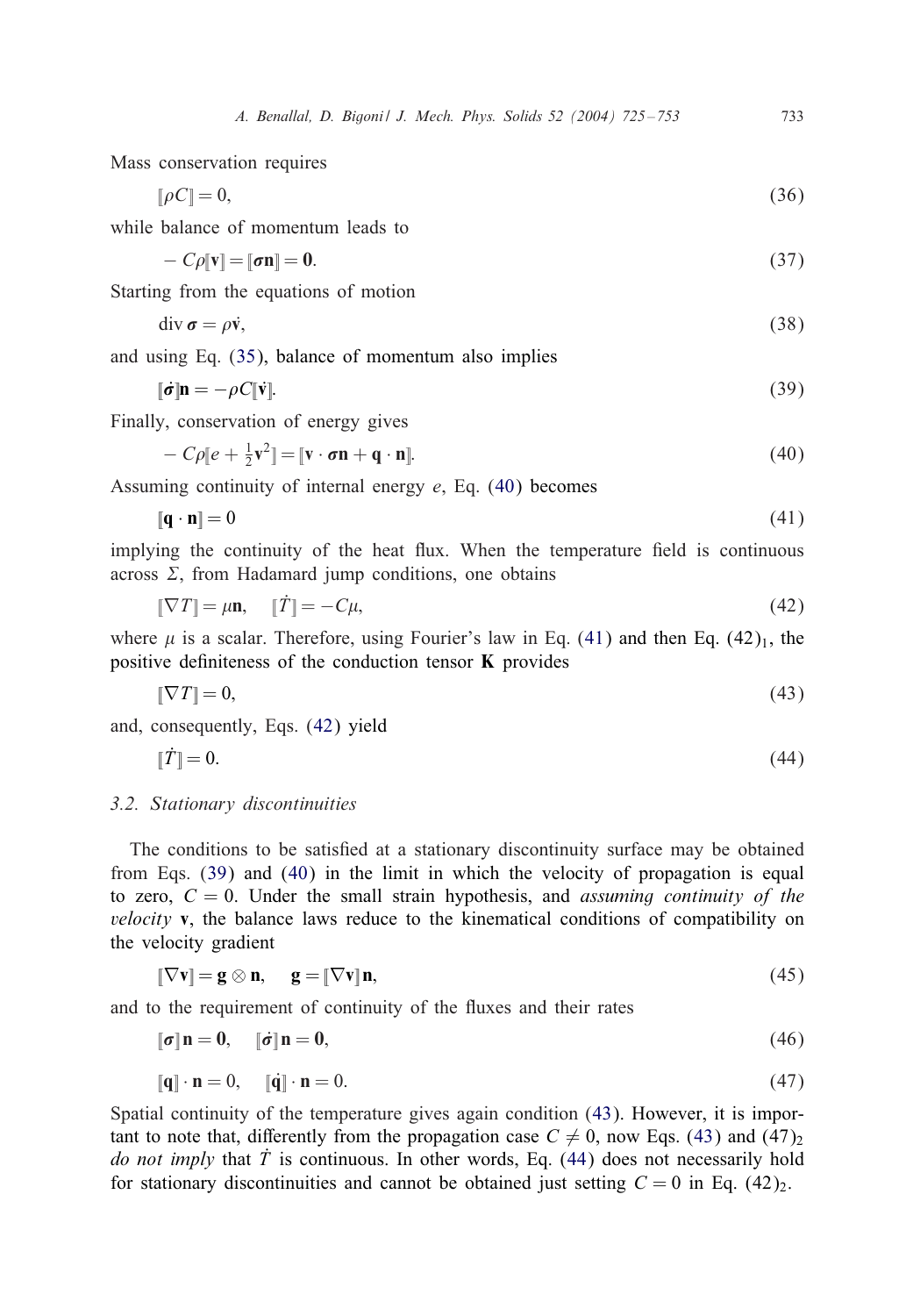#### <span id="page-9-0"></span>4. Strain localization

Strain localization in the sense of [Hill \(1962\),](#page-27-0) [Rudnicki and Rice \(1975\),](#page-28-0) [Rice](#page-28-0) [\(1976\)](#page-28-0) is a static phenomenon in essence and corresponds to the emergence of a strain rate field discontinuous across a planar band. It turns out in the isothermal case that strain localization corresponds to vanishing speed of the acceleration wave having the propagation direction orthogonal to the discontinuity band [\(Hill, 1962;](#page-27-0) [Rice, 1976\)](#page-28-0). Strain localization analysis is performed below for a fully coupled thermal setting, with reference to the loading branch of constitutive operator (so that the possibility of discontinuities occurring with elastic unloading are not considered). We begin defining the two following acoustic tensors.

The isothermal elastoplastic acoustic tensor:

$$
\mathbf{A}_i^{\text{ep}}(\mathbf{n}) = \mathbf{A}_i^{\text{e}}(\mathbf{n}) - \frac{1}{H_i} \mathbf{M}_i \mathbf{n} \otimes \mathbf{N}_i \mathbf{n},\tag{48}
$$

and the adiabatic elastoplastic acoustic tensor:

$$
\mathbf{A}_a^{\text{ep}}(\mathbf{n}) = \mathbf{A}_a^{\text{e}}(\mathbf{n}) - \frac{1}{H_a} \mathbf{M}_a \mathbf{n} \otimes \mathbf{N}_a \mathbf{n},\tag{49}
$$

where

$$
A_i^e(n)g = \mathbb{E}_i[g \otimes n]n, \quad A_a^e(n)g = \mathbb{E}_a[g \otimes n]n,
$$
\n(50)

are, respectively, the isothermal and adiabatic elastic acoustic tensors satisfying

$$
\mathbf{A}_a^e(\mathbf{n}) = \mathbf{A}_i^e(\mathbf{n}) + \frac{T}{\rho c} \mathbf{B} \mathbf{n} \otimes \mathbf{B} \mathbf{n},\tag{51}
$$

with the following inverse formula

$$
\left[\mathbf{A}_{\mathbf{a}}^{\mathbf{e}}(\mathbf{n})\right]^{-1} = \left[\mathbf{A}_{\mathbf{i}}^{\mathbf{e}}(\mathbf{n})\right]^{-1} - \frac{T}{\rho c} \frac{\left[\mathbf{A}_{\mathbf{i}}^{\mathbf{e}}(\mathbf{n})\right]^{-1} \mathbf{B} \mathbf{n} \otimes \left[\mathbf{A}_{\mathbf{i}}^{\mathbf{e}}(\mathbf{n})\right]^{-1} \mathbf{B} \mathbf{n}}{\left[1 + \left(\frac{T}{\rho c}\right) \mathbf{B} \mathbf{n} \cdot \left[\mathbf{A}_{\mathbf{i}}^{\mathbf{e}}(\mathbf{n})\right]^{-1} \mathbf{B} \mathbf{n}}.\tag{52}
$$

The form of the inverse  $(52)$  clarifies that invertibility of the isothermal elastic acoustic tensor implies invertibility of the adiabatic elastic acoustic tensor. The converse do not need to be true, but we assume for simplicity both elastic acoustic tensors to be positive definite in the following. It is important to remark that in the special case of associative flow rule, the isothermal elastoplastic acoustic tensor becomes symmetric, whereas the adiabatic remains unsymmetric. We note that the inverse of the elastoplastic acoustic tensors can also be calculated, resulting in

$$
\left[\mathbf{A}_x^{\text{ep}}(\mathbf{n})\right]^{-1} = \left[\mathbf{A}_x^{\text{e}}(\mathbf{n})\right]^{-1} + \frac{\left[\mathbf{A}_x^{\text{e}}(\mathbf{n})\right]^{-1}\mathbf{M}_x\mathbf{n} \otimes \left[\mathbf{A}_x^{\text{e}}(\mathbf{n})\right]^{-1}\mathbf{N}_x\mathbf{n}}{H_x - \mathbf{M}_x\mathbf{n} \cdot \left[\mathbf{A}_x^{\text{e}}(\mathbf{n})\right]^{-1}\mathbf{N}_x\mathbf{n}},\tag{53}
$$

where x stands for 'i' or 'a' denoting the isothermal or adiabatic quantities and the formula has been obtained under the hypothesis that the denominator of the fraction be different from zero.

In the usual strain localization analysis, the current state is assumed *given* and homogeneous, so that Eqs.  $(46)_1$  and  $(47)_1$  are trivially satisfied. In the present context, a state corresponds to all usual mechanical variables, plus the thermal ones, including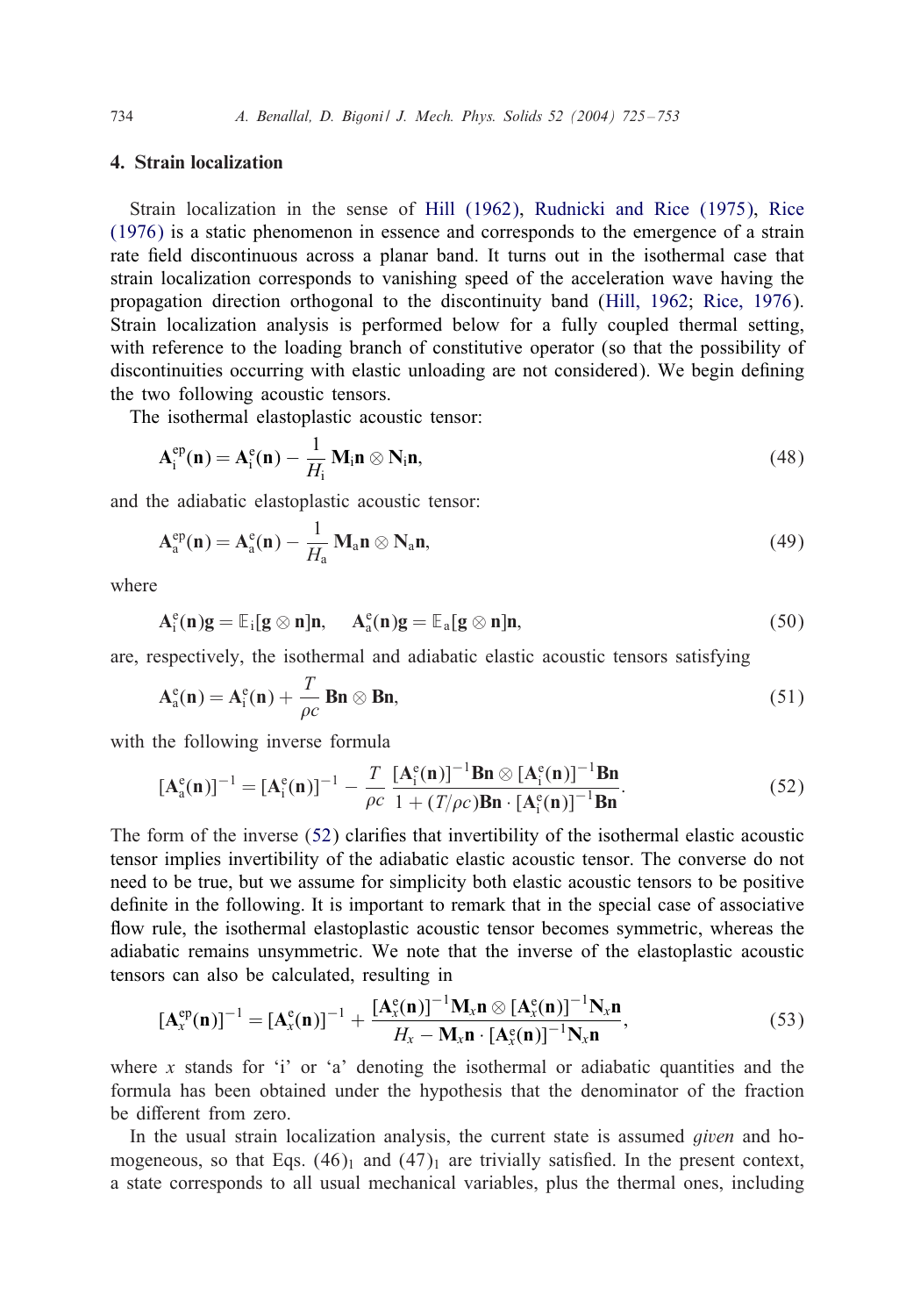<span id="page-10-0"></span>temperature and heat flux, so that we assume that these quantities are continuous functions of the place and we look for the possibility of non-trivial jumps in rates of stress, strain, temperature, and—in a sense to be pinpointed later—of the divergence of the heat flux, variable y. Application of rate conditions  $(45)$ – $(47)$  with the constitutive law [\(15\)](#page-5-0) and the local conservation of energy [\(20\)](#page-5-0) yields in terms of isothermal quantities

$$
\mathbf{A}_{i}^{\text{ep}}(\mathbf{n})\mathbf{g} + \left(\frac{\beta}{H_{i}}\mathbf{M}_{i}\mathbf{n} + \mathbf{B}\mathbf{n}\right)[\dot{T}] = \mathbf{0},
$$
\n
$$
[\![\gamma]\!] = \left(c\rho + \frac{\beta\chi T}{H_{i}}\right)[\dot{T}]\!] - T\left(\mathbf{B}\mathbf{n} + \frac{\chi}{H_{i}}\mathbf{N}_{i}\mathbf{n}\right) \cdot \mathbf{g},\tag{54}
$$

or, equivalently, in terms of adiabatic quantities [i.e. using Eq. [\(29\)](#page-6-0) instead of Eq. [\(15\)](#page-5-0)]

$$
\mathbf{A}_{\mathbf{a}}^{\text{ep}}(\mathbf{n})\mathbf{g} + \frac{1}{\rho c} \left( \frac{\beta}{H_{\mathbf{a}}} \mathbf{M}_{\mathbf{a}} \mathbf{n} + \mathbf{B} \mathbf{n} \right) [\![\gamma]\!] = \mathbf{0},
$$
\n
$$
c\rho[\![\dot{T}]\!] = T \left( \mathbf{B} \mathbf{n} + \frac{\chi}{H_{\mathbf{a}}} \mathbf{N}_{\mathbf{a}} \mathbf{n} \right) \cdot \mathbf{g} + \left( 1 - \frac{\beta}{\rho c H_{\mathbf{a}}} \right) [\![\gamma]\!].
$$
\n(55)

Though the two systems of Eqs.  $(54)$  and  $(55)$  are fully equivalent, form  $(54)$  is useful in case when  $\|\mathbf{T}\|$  is given, whereas the other form (55) may be more convenient when  $\lbrack \triangledown \rbrack$  is prescribed.

If both  $A_a^{ep}$  and  $A_i^{ep}$  are non-singular, Eqs. (54)<sub>1</sub> and (55)<sub>1</sub> can be solved yielding

$$
\mathbf{g} = -\left[\vec{T}\right] \left[\mathbf{A}_i^{\text{ep}}(\mathbf{n})\right]^{-1} \left(\frac{\beta}{H_i} \mathbf{M}_i \mathbf{n} + \mathbf{B} \mathbf{n}\right),
$$
\n
$$
\mathbf{g} = -\frac{\left[\gamma\right]}{\rho c} \left[\mathbf{A}_a^{\text{ep}}(\mathbf{n})\right]^{-1} \left(\frac{\beta}{H_a} \mathbf{M}_a \mathbf{n} + \mathbf{B} \mathbf{n}\right).
$$
\n(56)

Let us discuss now conditions (54) and (55). If we assume that the divergence of the heat flux is a continuous function of place, so that  $\|\gamma\| = 0$ , the problem setting corresponds to that assumed for uniqueness analysis by Mróz and Raniecki (1976), [Raniecki \(1979\)](#page-28-0) and [Raniecki and Bruhns \(1981\).](#page-28-0) Using Eq. (55) we conclude that  $\ddot{T}$ ,  $\dot{\sigma}$  and  $\dot{\varepsilon}$  remain continuous as long as  $A_a^{ep}$  is not singular. When det  $A_a^{ep} = 0$ , non-trivial jumps in the rate quantities become possible, with still a null jump in  $\gamma$ , a feature which motivates the denomination 'localization in incrementally adiabatic conditions'. Note that these jumps are in a sense undetermined since the quantities depend on the modulus of g, which is an eigenvector of the adiabatic acoustic tensor. More in general, if  $\lceil \gamma \rceil \neq 0$  is a prescribed quantity, we see from Eq. (56), that until the adiabatic acoustic tensor is invertible, the solution in terms of g and  $T$  is unique, but this uniqueness is lost at the adiabatic strain localization.

Let us generalize now the previous situation, assuming that all fields defining the state are given, with the exception of  $[y] \neq 0$ , which is now (together with  $[T]$ ) an *unprescribed* quantity and is allowed to jump across a narrow zone bonded by two planes. Until the two acoustic tensors are not singular, there is a one-to-one correspondence between the two variables, whereas infinite solutions occur when one of the acoustic tensors becomes singular. In particular, when the isothermal acoustic tensor is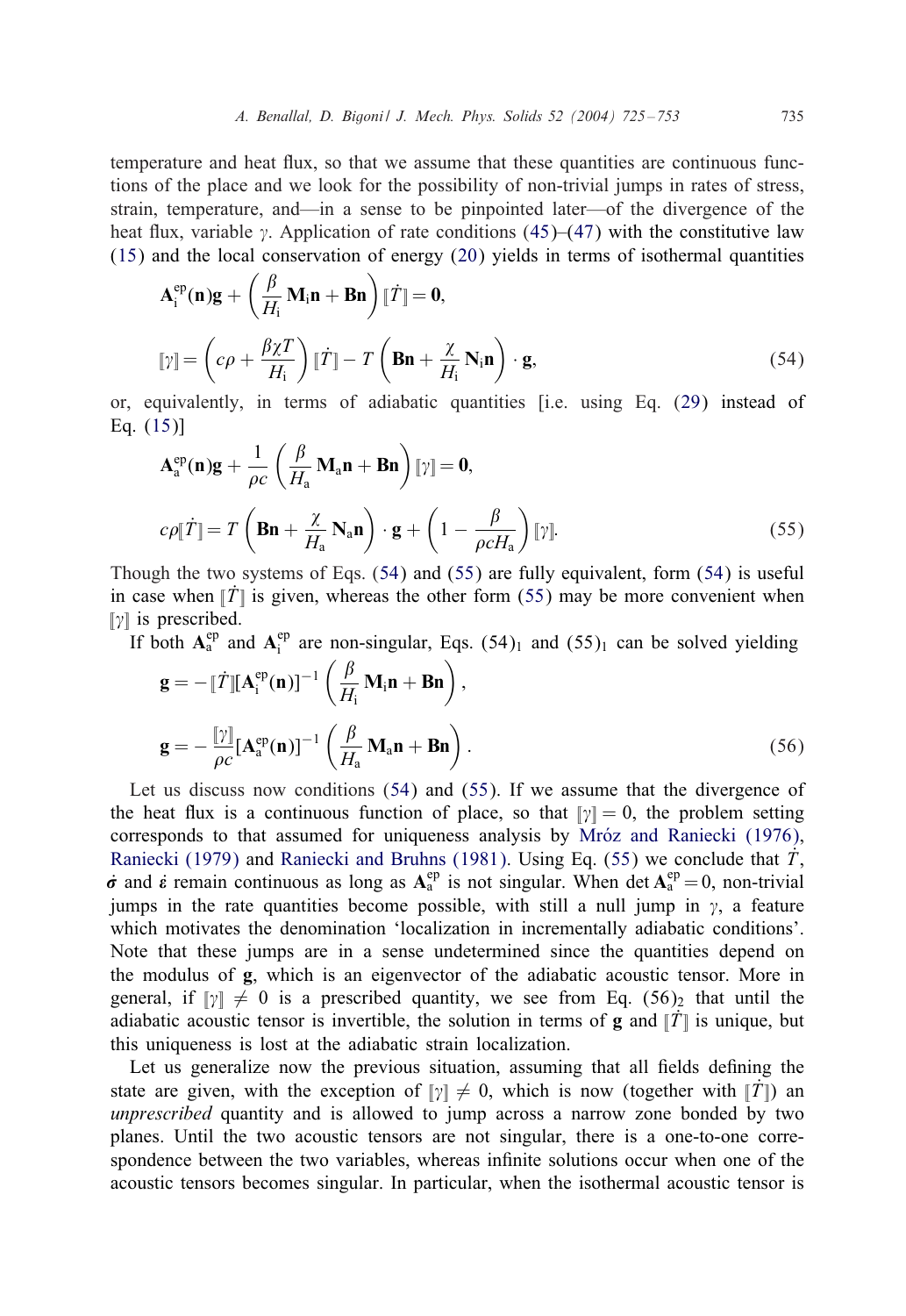<span id="page-11-0"></span>singular, system [\(54\)](#page-10-0) yields  $\Vert \vec{T} \Vert = 0$  for appropriate g and  $\Vert \gamma \Vert \neq 0$  becomes arbitrary. The fact that the jump in the rate of temperature vanishes motivates the denomination 'localization in incrementally isothermal conditions'.

A diFculty with the above point regarding the interpretation of singularity of the isothermal acoustic tensor is that it is not easy to envisage a situation in which the gradient of the heat flux is not assigned. However, one can think a evolution problem and imagine a bifurcation mode where the state changes instantaneously, and this is the request for having a localization with a null jump in temperature rate. However, the diFculty can also be partially avoided by considering a second-order problem, in the way illustrated by [Bigoni \(1996\)](#page-26-0) for smooth bifurcations, thus assuming both  $\Vert \ddot{T} \Vert$  and  $\lbrack \dot{\gamma} \rbrack$  as free parameters. We do not want to embark here in this analysis, since we believe that the interpretation of singularity of the isothermal acoustic tensor involves a change of the usual setting assumed for strain localization, so that the recurse to higher-order theories do not really modifies the scenario.

As a conclusion, both the thresholds of strain localization in incrementally isothermal and adiabatic conditions should be regarded as relevant to localization. These correspond to the singularity of the isothermal and adiabatic acoustic tensors

$$
\det \mathbf{A}_x^{\text{ep}}(\mathbf{n}) = 0,\tag{57}
$$

where x stands for 'i' or 'a'. Obviously, strain localization remains possible to occur also in between the two thresholds corresponding to singularity of the two acoustic tensors. Such a localization should occur with peculiar features that may be worth of analyzing but fall beyond the scope of the present paper.

# *4.1. Hierarchy between isothermal and adiabatic strain localization*

Conditions (57) can be written in terms of a critical value of plastic modulus. For a fixed band normal  $n$ , this corresponds to the vanishing of the denominator in  $(53)$ , so that the critical condition for localization occurs when the isothermal plastic modulus  $H<sub>i</sub>$  satisfies

$$
H_{\mathbf{i}} = H_{\mathbf{i}}^{\mathrm{cr}}(\mathbf{n}) = \max \left\{ \mathbf{M}_{\mathbf{i}} \mathbf{n} \cdot [\mathbf{A}_{\mathbf{i}}^{\mathrm{e}}]^{-1} \mathbf{N}_{\mathbf{i}} \mathbf{n}, \ \mathbf{M}_{\mathbf{a}} \mathbf{n} \cdot [\mathbf{A}_{\mathbf{a}}^{\mathrm{e}}]^{-1} \mathbf{N}_{\mathbf{a}} \mathbf{n} - \frac{T \beta \chi}{\rho c} \right\},\tag{58}
$$

in which both conditions of isothermal and adiabatic strain localization have been considered. If we define the isothermal hardening modulus  $h_i$  as

$$
h_i = H_i - \mathbf{N}_i \cdot \mathbb{C}_i[\mathbf{M}_i],\tag{59}
$$

where  $\mathbb{C}_i$  is the inverse of  $\mathbb{E}_i$  in the sense detailed in Appendix A, condition (58) can be expressed in the form

$$
h_{i} = h_{i}^{\text{cr}}(\mathbf{n}) = \max \left\{ \mathbf{M}_{i} \mathbf{n} \cdot [\mathbf{A}_{i}^{\text{e}}]^{-1} \mathbf{N}_{i} \mathbf{n}, \ \mathbf{M}_{a} \mathbf{n} \cdot [\mathbf{A}_{a}^{\text{e}}]^{-1} \mathbf{N}_{a} \mathbf{n} - \frac{T \beta \chi}{\rho c} \right\}
$$

$$
- \mathbf{N}_{i} \cdot \mathbb{C}_{i} [\mathbf{M}_{i}]. \tag{60}
$$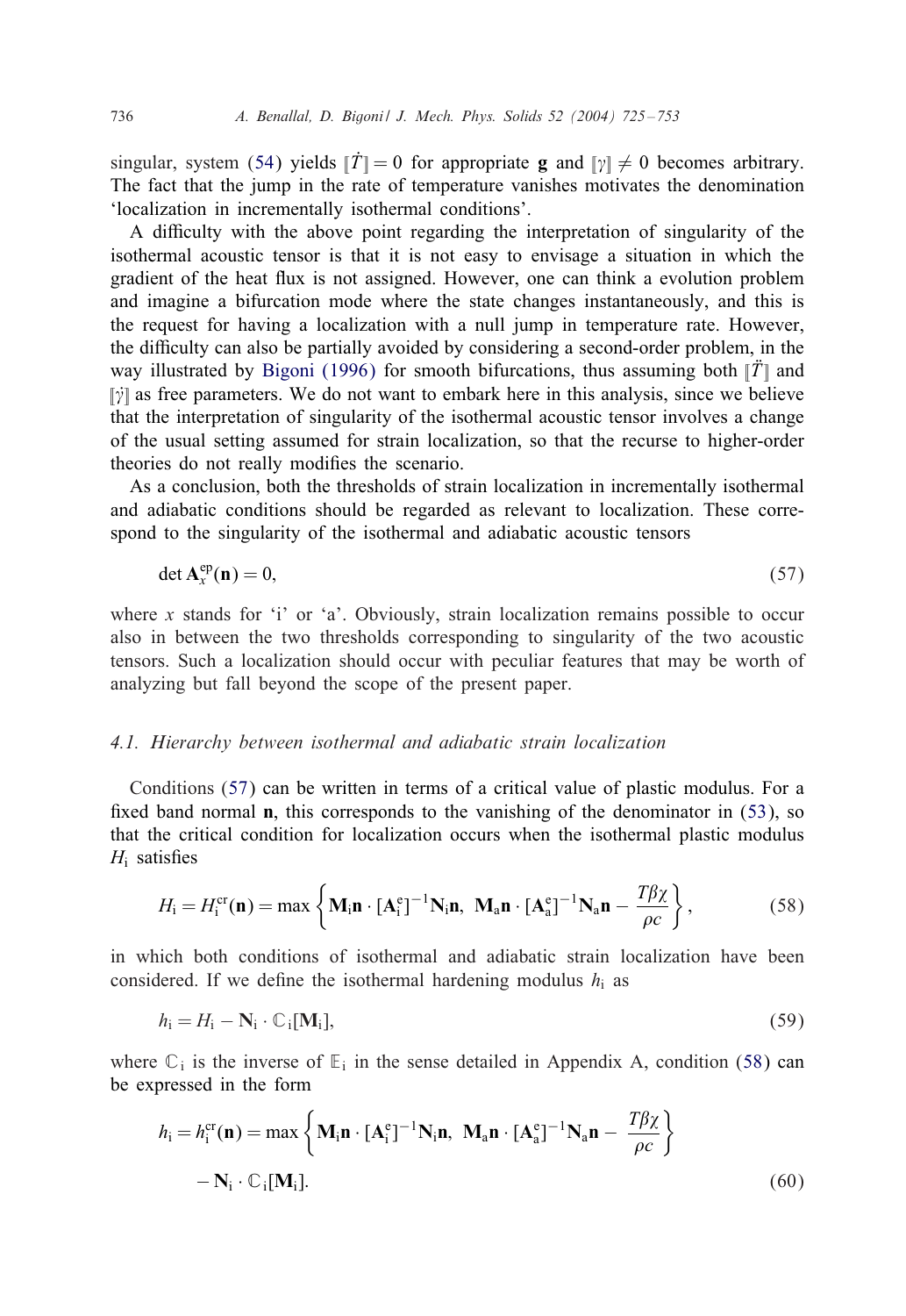Conditions [\(58\)](#page-11-0) and [\(60\)](#page-11-0) can be easily rewritten in an equivalent way, but in terms of adiabatic moduli  $H_a$  and  $h_a$  (for the definition of the latter see Appendix [B\)](#page-24-0)

$$
H_{\mathbf{a}} = H_{\mathbf{a}}^{\mathrm{cr}}(\mathbf{n}) = H_{\mathbf{i}}^{\mathrm{cr}}(\mathbf{n}) + \frac{T\beta\chi}{\rho c}, \quad h_{\mathbf{a}} = h_{\mathbf{a}}^{\mathrm{cr}}(\mathbf{n}) = H_{\mathbf{i}}^{\mathrm{cr}}(\mathbf{n}) + \frac{T\beta\chi}{\rho c} - \mathbf{N}_{\mathbf{a}} \cdot \mathbb{C}_{\mathbf{a}}[\mathbf{M}_{\mathbf{a}}].
$$
\n(61)

In practice, the first occurrence during a loading process is of importance and this is obtained via the usual constrained maximization of one of the conditions  $(58)–(61)$  $(58)–(61)$ as function of the unit vector n. Such a maximization has been explicitly solved for isotropic elasticity and isotropic B by a number of Authors [\(Bigoni and Hueckel, 1991;](#page-27-0) [Benallal and Comi, 1996,](#page-26-0) among others), but for anisotropic elasticity (or generic B) results are still limited to special cases [\(Bigoni and Loret 1999,](#page-27-0) [Bigoni et al., 2000\)](#page-27-0).

Under the additional assumption of isotropic elasticity it is possible to prove (following [Rice, 1977\)](#page-28-0) that the critical isothermal hardening modulus is never positive for associative flow rule. Now the question arises if there exists some hierarchy between the two localization thresholds corresponding to isothermal and adiabatic conditions.

A distance between failure of positive definiteness of the two isothermal and adiabatic acoustic tensors at a fixed band normal  $n$  can be quantified in terms of the following parameter

$$
d(\mathbf{n}) = -\mathbf{M}_{\mathbf{i}} \mathbf{n} \cdot \left[\mathbf{A}_{\mathbf{i}}^{\mathbf{e}}\right]^{-1} \mathbf{N}_{\mathbf{i}} \mathbf{n} + \mathbf{M}_{\mathbf{a}} \mathbf{n} \cdot \left[\mathbf{A}_{\mathbf{a}}^{\mathbf{e}}\right]^{-1} \mathbf{N}_{\mathbf{a}} \mathbf{n} - \frac{T\beta \chi}{\rho c},\tag{62}
$$

a quantity that when negative (positive) indicates that the determinant of the isothermal (adiabatic) acoustic tensor vanishes when the adiabatic (isothermal) is still positive definite, for the given **n**. Now, assuming  $A_i^e$  positive definite, simple algebra yields

$$
d(\mathbf{n}) = -\kappa(\mathbf{n})(\mathbf{N}_i \mathbf{n} \cdot [\mathbf{A}_i^e(\mathbf{n})]^{-1} \mathbf{B} \mathbf{n} + \beta)(\mathbf{M}_i \mathbf{n} \cdot [\mathbf{A}_i^e(\mathbf{n})]^{-1} \mathbf{B} \mathbf{n} + \chi),
$$
(63)

where

$$
\kappa(\mathbf{n}) = \frac{1}{\rho c/T + \mathbf{B} \mathbf{n} \cdot [\mathbf{A}_{\mathbf{i}}^{\mathbf{e}}(\mathbf{n})]^{-1} \mathbf{B} \mathbf{n}},\tag{64}
$$

is strictly positive. Due to the fact that  $\chi$  and  $\beta$  are different quantities,  $d(\mathbf{n})$  is not *a-priori* negative, even in the particular case of associative flow rule,  $M_i = N_i$ . In particular,  $\gamma$  and  $\beta$  are non-negative scalars which depend on the specific constitutive assumptions, so that, if n is considered as a free parameter, it can be easily shown that  $d(n)$  can be made of any sign. However, **n** is not free, but is determined as a solution of a constrained maximization problem in strain localization. Anyway, specific examples postponed to Section [7](#page-16-0) show that  $d(n)$  may take any sign, even for associative flow rule. This is an important difference to porous plastic, fluid-saturated media, where strain localization in drained conditions always occurs before strain localization in undrained conditions for associative flow rule [\(Benallal and Comi, 2002\)](#page-26-0).

#### 5. Acceleration waves

An acceleration wave is a surface moving in a material, across which the second-order derivatives of a *smooth* displacement field (i.e. the acceleration field) and related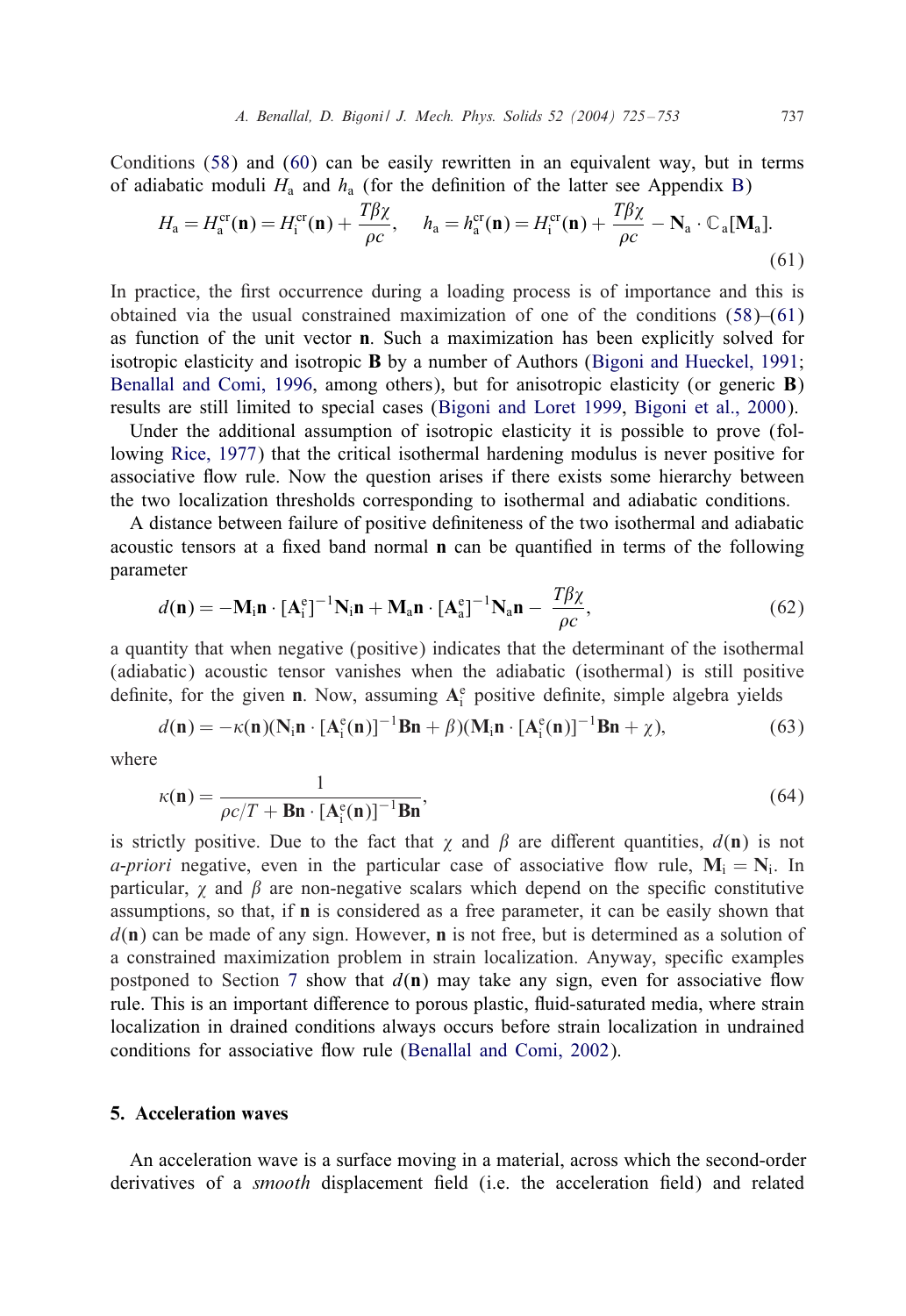quantities suffer jump discontinuities. Propagation of such waves including thermal effects is a thoroughly analyzed problem in elasticity (see [Chadwick and Currie, 1972;](#page-27-0) [Chen, 1968, 1973](#page-27-0) and references quoted therein), but only scarcely considered in thermoplasticity. Following [Mandel \(1962, 1969\)](#page-27-0) and [Raniecki \(1976\),](#page-28-0) we assume continuity of the thermodynamical state and of the specific energy. In the class of inelastic material considered here, four types of acceleration waves are possible, namely, elastic waves (the state of the material in front and behind the wave is elastic), plastic waves (the state of the material in front and behind the wave is plastic), loading waves (the state of the material in front the wave is elastic, but is plastic behind), and unloading waves (the state of the material in front the wave is plastic, but is elastic behind).

The presentation is limited here to plastic waves and the necessary conditions for propagation of acceleration waves follow fromthe Hadamard restrictions on possible jumps in the material. In particular, following [Mandel \(1962, 1969\),](#page-27-0) [Hill \(1962\)](#page-27-0) and [Raniecki \(1976\),](#page-28-0) we proceed noting that Eq. [\(44\)](#page-8-0) implies that *acceleration waves are homothermal*. Moreover, considering Eq.  $(15)$  and using Eqs.  $(43)$ ,  $(34)$  and  $(37)_2$ into the equations of motion the propagation condition is obtained

$$
(\mathbf{A}_i^{\text{ep}}(\mathbf{n}) - \rho C^2 \mathbf{I})[\dot{\mathbf{v}}] = \mathbf{0},\tag{65}
$$

where  $A_i^{ep}(n)$  is the elastic–plastic isothermal acoustic tensor, Eq. [\(48\)](#page-9-0).

We may conclude that vanishing speed of an acceleration wave occurs when the isothermal elastoplastic acoustic tensor  $A_i^{ep}(n)$  becomes singular for some propagation direction n.

It is important to remark that in the analysis of acceleration waves, the quantity  $\gamma$ , Eq. (26)<sub>2</sub>, must suffer a discontinuity across the acceleration front. This may be calculated using Eq. [\(20\)](#page-5-0) as

$$
[\gamma] = -T\mathbf{B} \cdot [\dot{\mathbf{\varepsilon}}] - \chi T [\dot{\lambda}],\tag{66}
$$

which implies that in the analysis of acceleration waves the div $q$  is discontinuous, a condition that can be satisfied even when the temperature gradient is continuous.

When temperature effects are not present, stationarity of acceleration waves coincides with strain localization [\(Hill, 1962;](#page-27-0) [Rice, 1977\)](#page-28-0), understood as the appearance of a discontinuous strain rate field superimposed to a homogeneous field, whereas in the present context vanishing speed of acceleration waves coincides with localization in isothermal conditions, which also involves a jump in  $\gamma$ , see Section [4.](#page-9-0) There is an analogous of the present situation in porous, fluid saturated elastoplastic materials. In that context vanishing of the speed of an acceleration wave corresponds to singularity of the acoustic tensor in incrementally drained conditions [\(Loret and Harireche, 1991;](#page-27-0) [Benallal and Comi, 2002\)](#page-26-0).

#### 6. Perturbations in thermomechanical problems

Certain mechanical interpretations have been provided in the previous sections to the condition of singularity of the isothermal and adiabatic acoustic tensors. We complement the investigation providing here an interpretation in terms of stability of an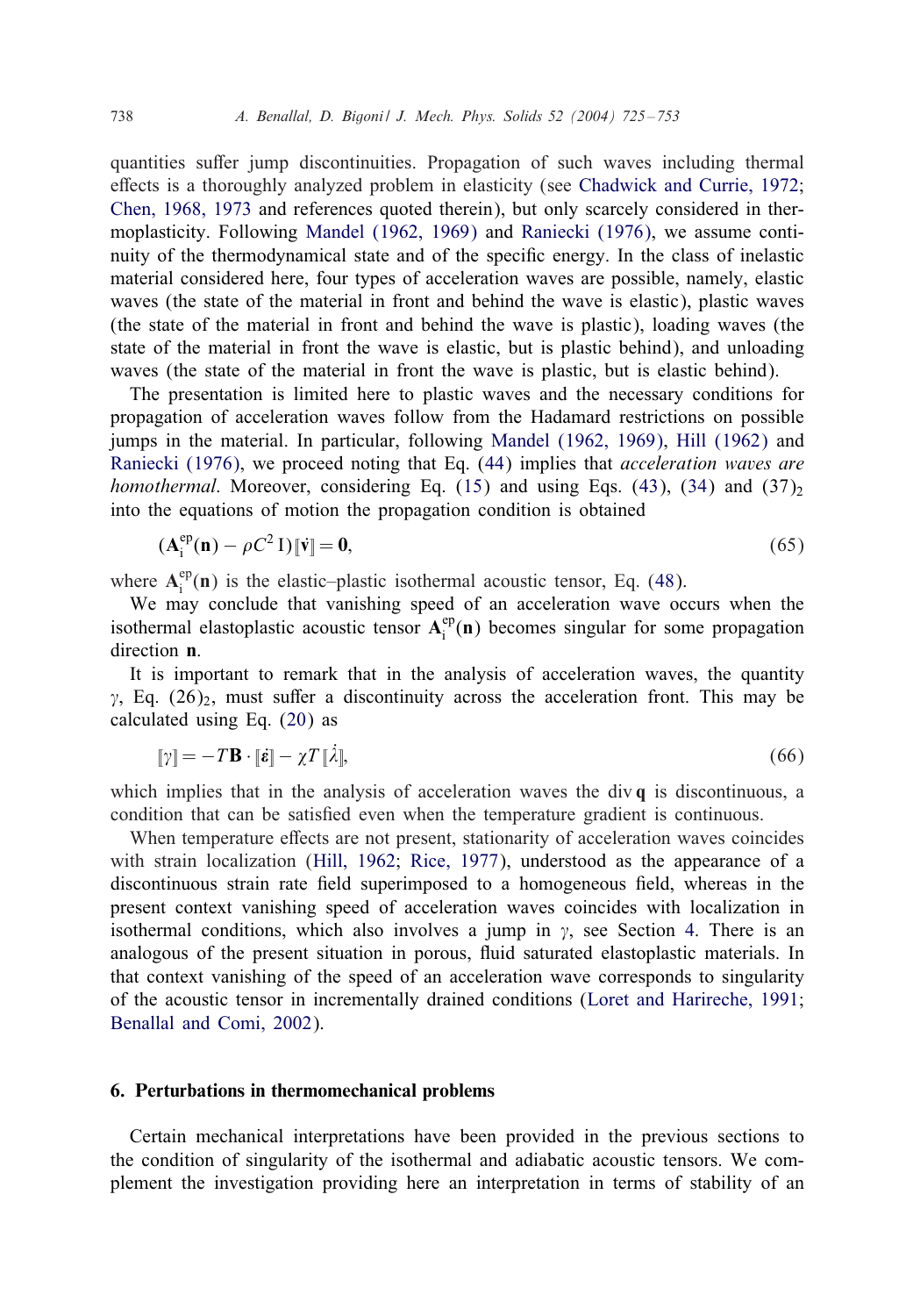<span id="page-14-0"></span>infinite medium with respect to perturbations in the form of harmonic waves, in the short and long wavelength limits. In essence, we follow the approach of Simões [et al. \(1999\),](#page-28-0) developed in the context of porous, fluid-saturated media, but we consider a full linearization (as in [Benallal and Comi, 2002\)](#page-26-0) of equations instead of working directly with rates. The investigation is restricted to the loading branch of the constitutive operator, so that a full elastoplastic analysis is not performed (see [Bigoni and](#page-27-0) [Petryk, 2002,](#page-27-0) for a thorough discussion on the limits of this approach).

An infinite, homogeneously deformed medium is considered for which the linearized governing equations are obtained by superposing to the reference solution a perturbation motion and linearizing this around the reference solution. The equations are listed in the following.

• Equations of motion

$$
\operatorname{div} \boldsymbol{\sigma}' = \rho \ddot{\mathbf{u}}',\tag{67}
$$

where the superscript ( $\prime$  is used to denote a perturbation solution and **u** is the displacement vector.

• Conservation of energy

$$
T(\mathbf{\varepsilon}' \cdot \mathbb{A}_{\mathbf{\varepsilon}}[\dot{\mathbf{\varepsilon}}, \dot{\mathbf{\alpha}}, \dot{T}] + \mathbf{\alpha}' \cdot \mathbb{A}_{\mathbf{\alpha}}[\dot{\mathbf{\varepsilon}}, \dot{\mathbf{\alpha}}, \dot{T}] + T' \mathbb{A}_{T}[\dot{\mathbf{\varepsilon}}, \dot{\mathbf{\alpha}}, \dot{T}])
$$

$$
- T' \left( \mathbf{B} \cdot \dot{\mathbf{\varepsilon}} - \frac{\partial \mathbf{A}}{\partial T} \cdot \dot{\mathbf{\alpha}} - \frac{c}{T} \right) - \mathbf{A}' \cdot \dot{\mathbf{\alpha}}
$$

$$
+ \rho c \dot{T}' = T \mathbf{B} \cdot \dot{\mathbf{\varepsilon}}' - T \left( \frac{\partial \mathbf{A}}{\partial T} - \frac{\mathbf{A}}{T} \right) \cdot \dot{\mathbf{\alpha}}' - \text{div } \mathbf{q}', \tag{68}
$$

where

$$
\mathbb{A}_{\mathbf{X}}[\boldsymbol{\dot{\mathbf{z}}},\boldsymbol{\dot{\mathbf{z}}},\dot{T}] = -\left(\frac{\partial \mathbf{B}}{\partial \mathbf{X}}\right)^{\mathrm{T}}[\boldsymbol{\dot{\mathbf{z}}}] + \left(\frac{\partial^2 \mathbf{A}}{\partial T \partial \mathbf{X}}\right)^{\mathrm{T}}[\boldsymbol{\dot{\mathbf{z}}}] - \frac{1}{\rho} \frac{\partial^3 \psi}{\partial \mathbf{X} \partial T^2} \dot{T},\tag{69}
$$

in which **X** stands for  $\varepsilon$ ,  $\alpha$  or T and

$$
\mathbf{A}' = \frac{\partial \mathbf{A}}{\partial \varepsilon} [\varepsilon'] + \frac{\partial \mathbf{A}}{\partial \alpha} [\alpha'] + \frac{\partial \mathbf{A}}{\partial T} T'. \tag{70}
$$

• Evolution law of internal variables

$$
\dot{\alpha}' = \mathbf{P}\dot{\lambda}' + \dot{\lambda}\mathbf{P}',\tag{71}
$$

where

$$
\mathbf{P}' = \frac{\partial F}{\partial \mathbf{A}} \cdot \mathbf{A}' + \frac{\partial F}{\partial \mathbf{\alpha}} \cdot \mathbf{\alpha}' + \frac{\partial F}{\partial T} T'.
$$
 (72)

• Constitutive equations

$$
\boldsymbol{\sigma}' = \mathbb{E}_{i}[\boldsymbol{\varepsilon}'] + \rho \frac{\partial^2 \psi}{\partial \boldsymbol{\varepsilon} \partial \boldsymbol{\alpha}}[\boldsymbol{\alpha}'] + T' \mathbf{B}.
$$
 (73)

• Prager's consistency

$$
\mathbf{N}_{\mathbf{i}} \cdot \mathbf{\varepsilon}' - \beta T' + \left[ \left( \frac{\partial \mathbf{A}}{\partial \mathbf{\alpha}} \right)^{\mathrm{T}} [\mathbf{Q}] + \frac{\partial f}{\partial \mathbf{\alpha}} \right] \cdot \mathbf{\alpha}' = 0. \tag{74}
$$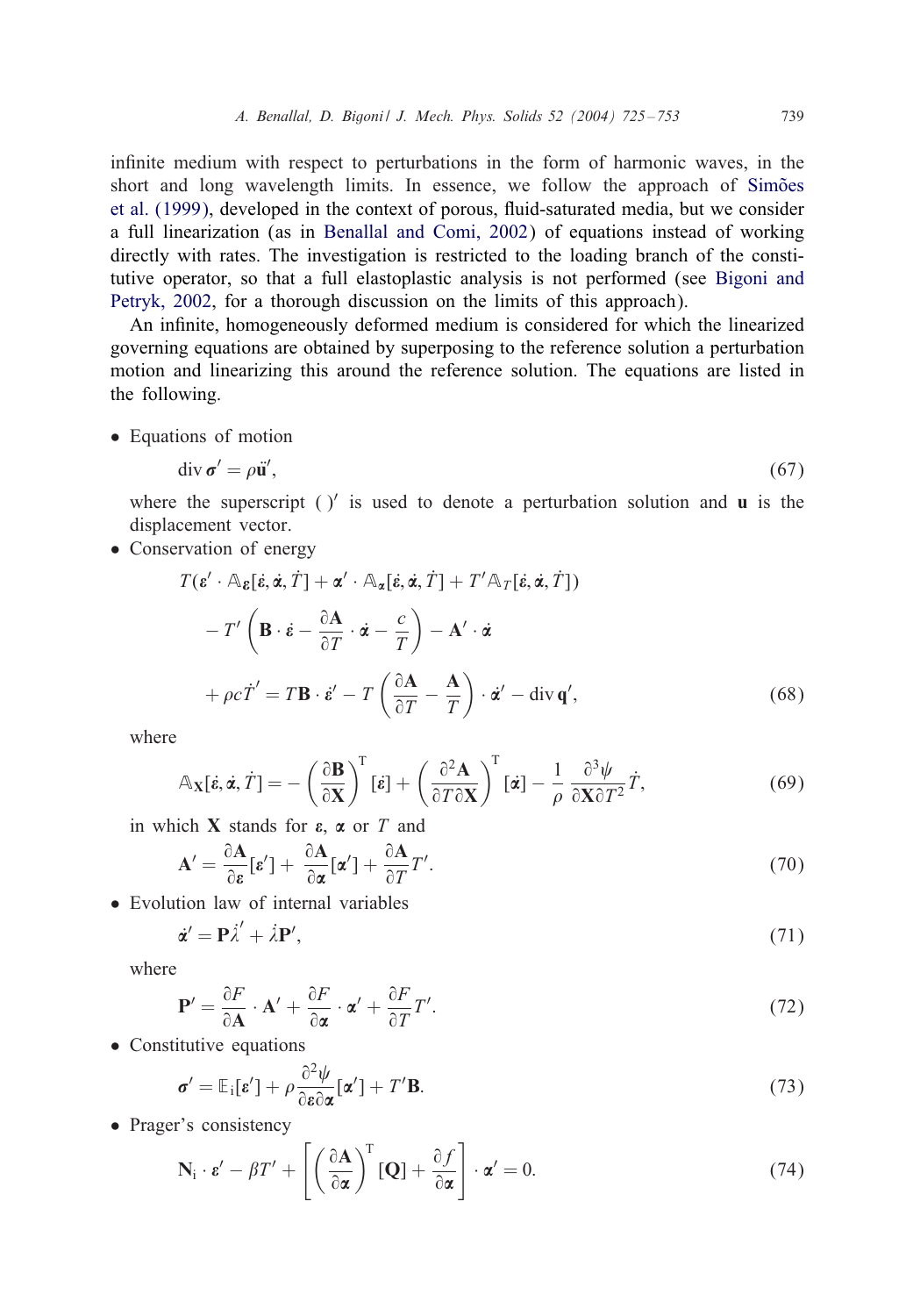The perturbation field is now sought in the harmonic wave form

$$
\{\mathbf u', T', \mathbf \alpha'\} = \{\hat{\mathbf u}, \hat{T}, \hat{\mathbf \alpha}\} e^{i k (\mathbf n \cdot \mathbf x + vt)},\tag{75}
$$

where x is the position, **n** the wave normal, k is the wave number, v the wave speed, t denotes the time and the constant amplitudes  $\hat{\mathbf{u}}$ ,  $\hat{T}$ ,  $\hat{\mathbf{\alpha}}$  are usually complex. We note that the velocity of propagation  $v$  and the wave a number  $k$  are in general complex quantities.

The form (75) of the perturbation enables us to observe that

$$
\{\mathbf{u}', \dot{T}', \dot{\mathbf{a}}'\} = ikv\{\mathbf{u}', T', \mathbf{a}'\},\tag{76}
$$

a condition which, used together with Eq. (75) into Eqs. [\(71\)](#page-14-0) and [\(74\)](#page-14-0) and substituted in Eq. [\(68\)](#page-14-0), gives

$$
\rho c\hat{T} = \chi T \frac{i k \hat{\mathbf{u}} \cdot \mathbf{N}_i \mathbf{n} - \beta \hat{T}}{H_i} + ikT \hat{\mathbf{u}} \cdot \mathbf{B} \mathbf{n} + \frac{i k}{v} \mathbf{n} \cdot \mathbf{K} \mathbf{n} \hat{T} + \mathscr{L}_1 \left( \frac{\hat{\mathbf{u}}}{v}, \frac{\hat{\mathbf{z}}}{kv}, \frac{\hat{T}}{kv} \right), \tag{77}
$$

where  $\mathscr{L}_1$  denotes a linear function of its arguments, which does not need to be specified for further evaluation. Use of Eqs.  $(75)$ ,  $(76)$  in Eq.  $(73)$  and finally in Eq. [\(67\)](#page-14-0) yields the equations of motion in the form

$$
-k^2 \mathbf{A}_i^{\text{ep}}(\mathbf{n})\hat{\mathbf{u}} + \mathrm{i}k \frac{\beta \hat{T}}{H_i} \mathbf{M}_i \mathbf{n} + \mathrm{i}k \hat{T} \mathbf{B} \mathbf{n} = -k^2 v^2 \rho \hat{\mathbf{u}} + \mathscr{L}_2 \left( \frac{k \hat{\mathbf{u}}}{v}, \frac{\hat{\mathbf{a}}}{v}, \frac{\hat{T}}{v} \right),\tag{78}
$$

where, again,  $\mathcal{L}_2$  is a linear function of its arguments that need not to be further specified. In the short wavelength limit,  $k \to \infty$  at fixed v, Eq. (77) becomes

$$
\hat{T} = -\frac{vT}{\mathbf{n} \cdot \mathbf{Kn}} \left[ \frac{\chi}{H_{\rm i}} \mathbf{N}_{\rm i} \mathbf{n} + \mathbf{B} \mathbf{n} \right] \cdot \hat{\mathbf{u}},\tag{79}
$$

and the equations of motion (78) give

$$
(\mathbf{A}_i^{\text{ep}}(\mathbf{n}) - \rho v^2 \mathbf{I})\hat{\mathbf{u}} = \mathbf{0}.\tag{80}
$$

Eq.  $(80)$  shows that stability (defined as real and positive squares of the wave speeds) corresponds to positive and real eigenvalues of the elastoplastic isothermal acoustic tensor, so that two possibilities of instability may arise: a *divergence instability* when an eigenvalue becomes negative, and a *flutter instability*, when two eigenvalues become complex conjugate. Flutter instability, was never considered for thermal problems, but is not addressed here for conciseness (the interested reader is reminded to [Bigoni, 2000;](#page-26-0) [Bigoni and Loret, 1999;](#page-27-0) [Loret et al., 2000,](#page-27-0) for extensive reviews). However, it is important to note that flutter instability is governed by the isothermal acoustic tensor, which becomes symmetric in the case of associative flow rule. Therefore, *flutter instability is always excluded when normality holds*.

The short wavelength limit investigated here represents a material instability, in the sense that it may become localized in a vanishing small volume of the solid. Moreover, the rate of growth of these perturbations given by  $kv$  is unbounded.

Conditions on the isothermal acoustic tensor is the result of the perturbative, asymptotic harmonic analysis. It is interesting now to analyse the quasi-static problem. Neglecting inertia, conditions are found on both the isothermal and the adiabatic elastoplastic acoustic tensor. In particular, only the latter merits to be considered (since

<span id="page-15-0"></span>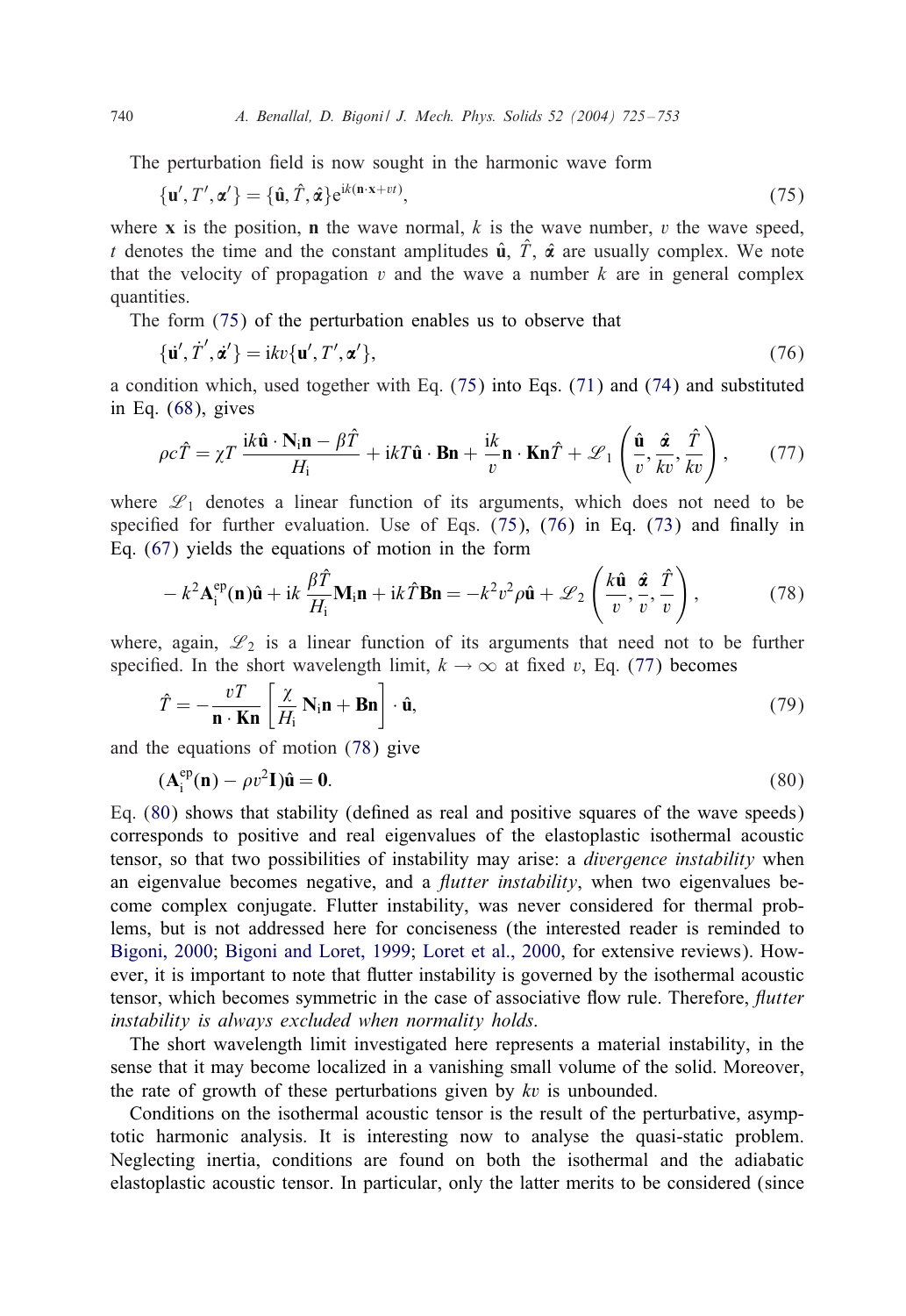<span id="page-16-0"></span>the former can be obtained simply setting  $\rho = 0$  in Eq. [\(80\)](#page-15-0)). When inertia is neglected, the equations of motion reduce to

$$
\operatorname{div} \boldsymbol{\sigma}' = \mathbf{0},\tag{81}
$$

and the parameter  $v$  in representation [\(75\)](#page-15-0) looses the meaning of velocity, but becomes a parameter governing growth of internal variables and heat flux. In this sense, it can be used as a perturbation parameter, so that the limit  $v \to \infty$  can be performed at fixed  $k$ . Taking the limit, Eq. [\(77\)](#page-15-0) becomes

$$
\hat{T} = \frac{i k T}{\rho c} \left[ \mathbf{B} \mathbf{n} + \frac{\chi}{H_a} \mathbf{N}_a \mathbf{n} \right] \cdot \hat{\mathbf{u}},\tag{82}
$$

in which Eqs. [\(26\)](#page-6-0) and [\(28\)](#page-6-0) have been employed. A substitution of Eq. (82) and use of Eqs. [\(26\)](#page-6-0), [\(28\)](#page-6-0) and [\(31\)](#page-7-0) yield

$$
\mathbf{A}_{\mathbf{a}}^{\text{ep}}(\mathbf{n})\,\hat{\mathbf{u}}=\mathbf{0},\tag{83}
$$

which admits only the trivial solution except when the adiabatic elastoplastic acoustic tensor becomes singular. When singularity occurs, non-trivial solutions in the form  $(75)$  are possible of arbitrary wavelength and infinite rate of growth. This may correspond to a form of bifurcation of an infinite body, much like the internal instability of [Biot \(1965\),](#page-27-0) a situation fully consistent with the formation of discontinuity bands for the deformation and temperature rates, already presented.

### 7. An application to thermoplasticity of metals

A time independent version of the elastic-viscoplastic model developed by Benallal and [Ben Cheikh \(1987\)](#page-26-0) is presented below to describe the behaviour under thermomechanical loadings of a Nickel based superalloy (Inconel 718), employed in turbine disks of jet engines. A strain localization analysis is performed, under the simplifying assumption of negligible variation of elastic moduli with temperature.

#### *7.1. Constitutive model*

The usual summation rule of elastic and plastic deformation is adopted

$$
\boldsymbol{\varepsilon} = \boldsymbol{\varepsilon}_{\rm e} + \boldsymbol{\varepsilon}_{\rm p}.\tag{84}
$$

The sets of internal variables  $\alpha$  and associated thermodynamical forces are:

$$
\mathbf{\alpha} = {\varepsilon_{\mathbf{p}}, \kappa, p}, \quad \mathbf{A} = {\sigma, \mathbf{X}, R}, \tag{85}
$$

where X is the back stress and  $\kappa$  is its associated internal variable, R is the thermodynamical force (representative of the change of the radius of the yield function due to hardening, as will become clear later) associated to  $p$ , representing the accumulated plastic strain

$$
p = \int |\dot{\mathbf{\varepsilon}}^{\mathbf{p}}| \, \mathrm{d}t. \tag{86}
$$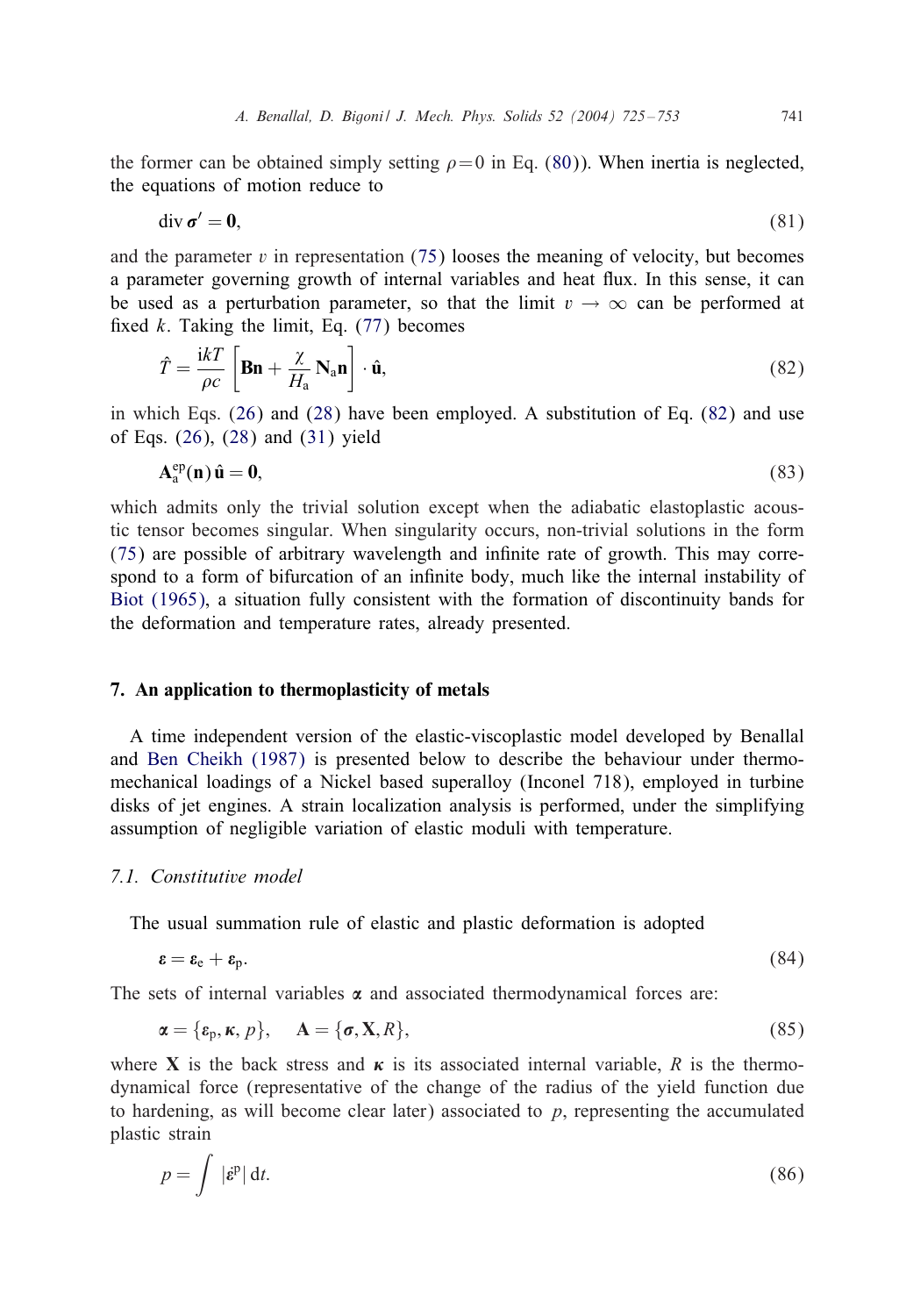The free energy is now a function of the elastic strain  $\varepsilon_e = \varepsilon - \varepsilon_p$  (note that tr  $\varepsilon = \text{tr } \varepsilon_e$ ), of the cumulated plastic strain p through function g, and of  $\kappa$ 

$$
\Psi = \frac{3K_i - 2G_i}{6\rho} (\text{tr}\,\varepsilon)^2 + \frac{G_i}{\rho} (\varepsilon - \varepsilon_p) \cdot (\varepsilon - \varepsilon_p) - \frac{3\alpha}{\rho} K_i (T - T_0) \text{tr}\,\varepsilon
$$
  
- cT log  $\frac{T}{T_0}$  + c(T - T\_0) - (T - T\_0)s\_0 + b\kappa \cdot \kappa + \frac{1}{\rho} g(p, T) + \Psi\_0, (87)

where  $K_i$  and  $G_i$  are the isothermal elastic bulk and shear moduli, respectively;  $\alpha$  is the coefficient of thermal expansion and  $T_0$  is the absolute temperature at which, for null deformation, the material is unstressed. Moreover,  $s_0$  and  $\Psi_0$  are the values of entropy and free energy when  $T = T_0$  and  $\epsilon = 0$ . From (87) we get

$$
\mathbf{B} = -3\alpha K_{\mathrm{i}} \mathbf{I}, \quad R = -\frac{\partial g}{\partial p}.\tag{88}
$$

Moreover, we restrict attention to an elastic–plastic model with isotropic and non-linear kinematic hardening describing cyclic behaviour of metals. For the material considered here, only the yield stress and the isotropic hardening were found temperature dependent. The yield function takes therefore the form:

$$
f = |\mathbf{S} - \mathbf{X}| - k(T) + R, \quad J_2 = \frac{1}{2}\mathbf{S} \cdot \mathbf{S},\tag{89}
$$

where  $S = \sigma - \text{I} \text{tr} \sigma/3$  represents the deviatoric stress and k is the radius of the initial yield function, equal to  $\sqrt{2/3}$  times the initial yield stress in uniaxial tension. Parameter R measures the isotropic hardening, representing the variation of the radius of the yield surface with plastic deformation. The back stress  $X$  traces the movement of its center. The plastic potential  $F$  is given by

$$
F = |\mathbf{S} - \mathbf{X}| + \frac{\mathbf{X} \cdot \mathbf{X}}{2a} + R,\tag{90}
$$

where  $\alpha$  is a material parameter. The yield function and plastic potential gradients result therefore in the forms

$$
\mathbf{Q} = \left\{ \frac{\mathbf{S} - \mathbf{X}}{|\mathbf{S} - \mathbf{X}|}, -\frac{\mathbf{S} - \mathbf{X}}{|\mathbf{S} - \mathbf{X}|}, 1 \right\}, \quad \mathbf{P} = \left\{ \frac{\mathbf{S} - \mathbf{X}}{|\mathbf{S} - \mathbf{X}|}, -\frac{\mathbf{S} - \mathbf{X}}{|\mathbf{S} - \mathbf{X}|} + \frac{\mathbf{X}}{a}, 1 \right\},\tag{91}
$$

so that from Eq.  $(3)$ , the evolution laws of the internal variables become

$$
\{\hat{\boldsymbol{\varepsilon}}^{\mathrm{p}}, \dot{\boldsymbol{\kappa}}, \dot{p}\} = \dot{\lambda} \left\{ \frac{\mathbf{S} - \mathbf{X}}{|\mathbf{S} - \mathbf{X}|}, -\frac{\mathbf{S} - \mathbf{X}}{|\mathbf{S} - \mathbf{X}|} + \frac{\mathbf{X}}{a}, 1 \right\}.
$$
\n(92)

We note in passing here that even if the yield function  $f$  is different from the plastic potential F, the model is associative in the sense that  $M_i = N_i$ . The rate constitutive equations in terms of isothermal quantities are characterized by

$$
\mathbb{E}_{i} = \left(K_{i} - \frac{2}{3}G_{i}\right)\mathbf{I} \otimes \mathbf{I} + 2G_{i}\mathbb{S},\tag{93}
$$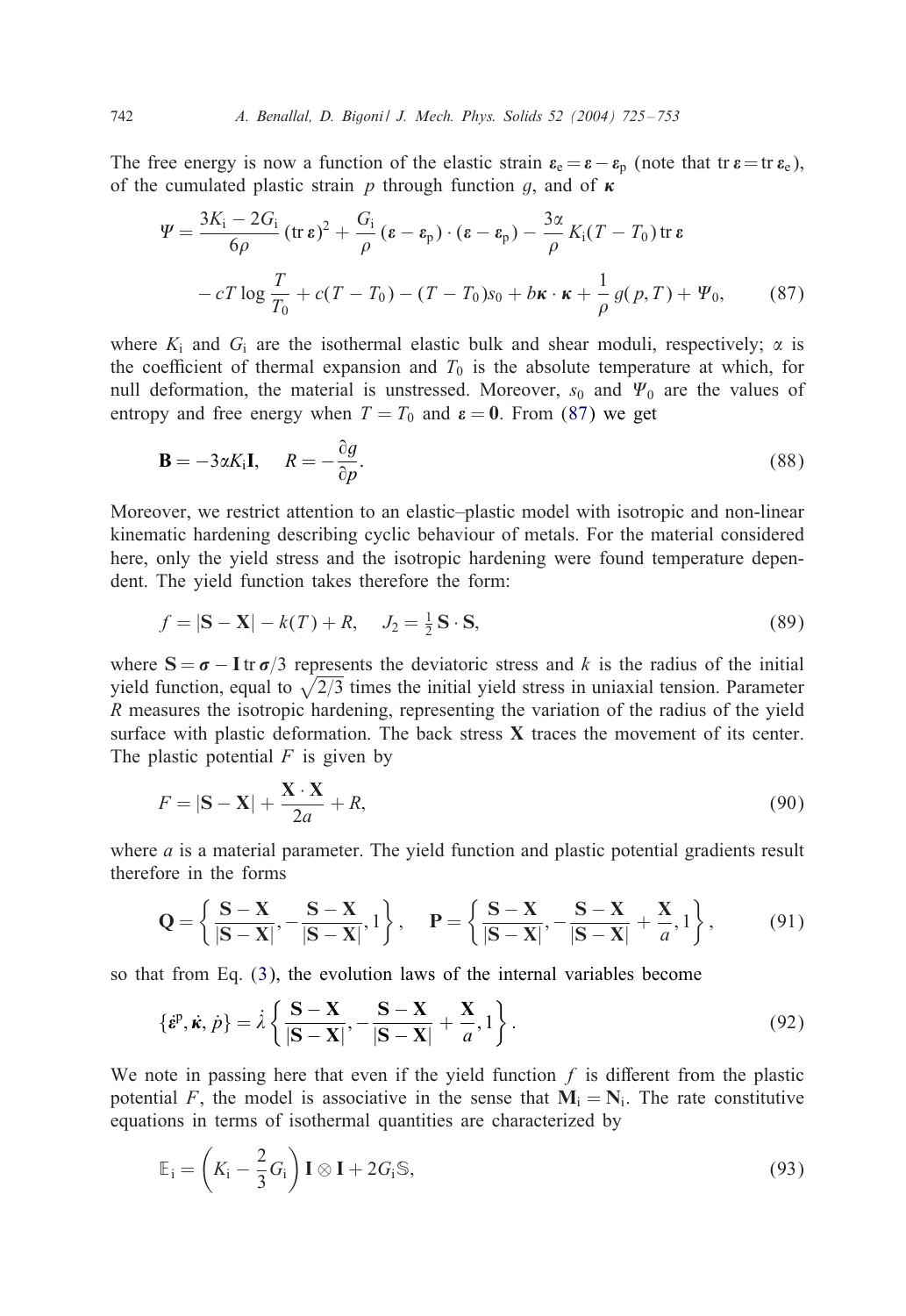<span id="page-18-0"></span>where  $\mathcal S$  is the symmetrizing fourth-order tensor (see Appendix [A\)](#page-24-0) and

$$
\mathbf{M}_{i} = \mathbf{N}_{i} = 2G_{i} \frac{\mathbf{S} - \mathbf{X}}{|\mathbf{S} - \mathbf{X}|}, \quad \mathbf{B} = -3\alpha K_{i} \mathbf{I}, \quad \beta = \left(\frac{\partial^{2} g}{\partial T \partial p} + \frac{\partial k}{\partial T}\right),
$$
  
\n
$$
H_{i} = 2G_{i} + \frac{\partial^{2} g}{\partial p^{2}}.
$$
\n(94)

In terms of adiabatic quantities the constitutive equations are characterized by

$$
\mathbb{E}_{\mathbf{a}} = \left( K_{\mathbf{i}} - \frac{2}{3} G_{\mathbf{i}} + 9 \frac{T \alpha^2 K_{\mathbf{i}}^2}{\rho c} \right) \mathbf{I} \otimes \mathbf{I} + 2 G_{\mathbf{i}} \mathbb{S},\tag{95}
$$

and

$$
\mathbf{M}_{\rm a} = \mathbf{N}_{\rm i} + \frac{\chi T}{\rho c} 3\alpha K_{\rm i} \mathbf{I}, \quad \mathbf{N}_{\rm a} = \mathbf{N}_{\rm i} + \frac{\beta T}{\rho c} 3\alpha K_{\rm i} \mathbf{I}, \quad H_{\rm a} = H_{\rm i} + \frac{T}{\rho c} \beta \chi, \tag{96}
$$

where

$$
\chi = \frac{|\mathbf{S} - \mathbf{X}| + R}{T} + \frac{\partial^2 g}{\partial T \partial p} = \frac{k(T)}{T} + \frac{\partial^2 g}{\partial T \partial p}.
$$
\n(97)

The model parameters have been identified by Benallal and Ben Cheikh (1982), using monotonic and cyclic tests carried out for a wide range of temperature (from 20◦C to 800◦C), so that the full temperature dependence of the material behaviour was available to us, specified by the followings laws (where coefficients are listed in Table [1\)](#page-19-0).

• Isothermal elastic modulus and Poisson's ratio

$$
E_i(T) = e_1(1 - e^{e_2 T}) + e_3, \quad v_i = 0.3.
$$
\n(98)

• Isotropic hardening

$$
g(p,T) = [a_1(1 - e^{-a_2T}) + a_3] \left( p + \frac{e^{-\gamma p}}{\gamma} \right).
$$
 (99)

• Yield stress

$$
k(T) = k_1(1 - e^{k_2 T}) + k_3. \tag{100}
$$

• Coefficient of thermal expansion

$$
\alpha(T) = \alpha_1 T + \alpha_2. \tag{101}
$$

• Kinematic hardening, as mentioned previously, was found to be temperature independent.

The coefficients not listed in Table [1](#page-19-0) are the following

$$
\gamma = 60
$$
,  $a = 340$  MPa,  $b = 170\,000$  MPa,  $\rho = 8220$  Kg m<sup>-3</sup>,  
\n $c = 435$  J Kg<sup>-1°</sup>C<sup>-1</sup>.

It may be worth noting that the adopted model, together with the parameter identification fits experimental results in a quite accurate way. In particular, a comparison (taken from [Benallal and Ben Cheikh, 1987\)](#page-26-0) between experimental results (in the center) and model simulation (on the right), reported in Fig. [1](#page-19-0) for the thermomechanical loading program sketched in the left of the figure, is pretty satisfactory.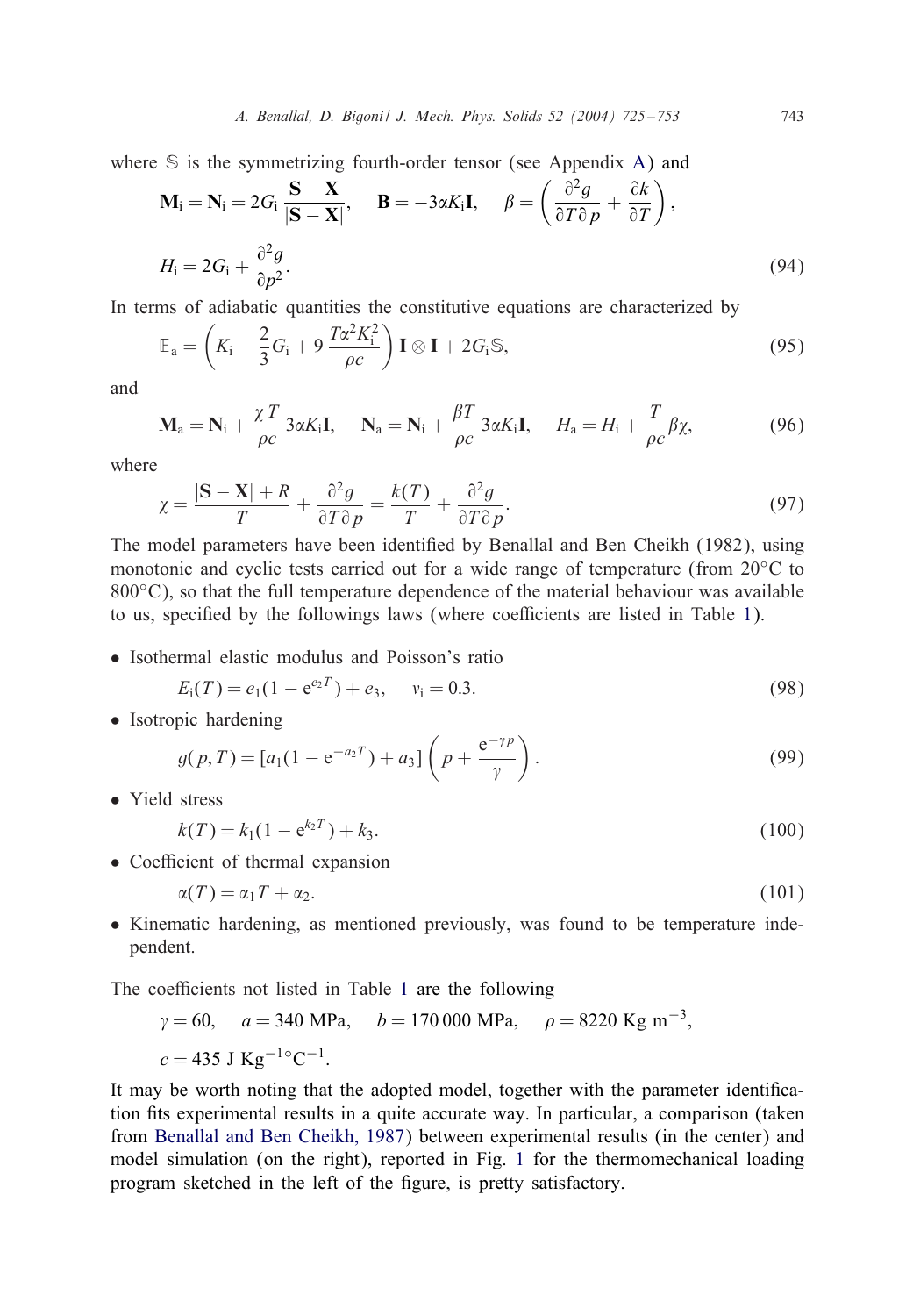| $e_1 = 30000 \text{ MPa}$                          | $e_2 = 1.45 \times 10^{-3}$ °C <sup>-1</sup>     | $e_3 = 206000 \text{ MPa}$ |
|----------------------------------------------------|--------------------------------------------------|----------------------------|
| $a_1 = -180$ MPa                                   | $a_2 = 3 \times 10^{-3}$ °C <sup>-1</sup>        | $a_3 = -40$ MPa            |
| $k_1 = 50$ MPa                                     | $k_2 = 3.4 \times 10^{-3}$ °C <sup>-1</sup>      | $k_3 = 920$ MPa            |
| $\alpha_1 = 4.475 \times 10^{-9}$ °C <sup>-2</sup> | $\alpha_2 = 1.3 \times 10^{-5}$ °C <sup>-1</sup> |                            |

<span id="page-19-0"></span>



Fig. 1. Comparison between model prediction (on the right) and experimental results (center) for a particular thermomechanical loading program (sketch on the left).

#### *7.2. Strain localization analysis*

Due to the fact that both the elastic tensor  $\mathbb{E}_i$  and the stress-temperature tensor **B** are isotropic, the localization analysis can be performed employing the explicit solution for maximization of the hardening modulus as a function of the direction n derived by [Bigoni and Hueckel \(1991\)](#page-27-0) and by [Benallal and Comi \(1996\),](#page-26-0) the latter authors employing a geometrical method. In particular, the two tensors S and X are coaxial, deviatoric and symmetric, so that we may operate in their principal reference system. In this system, the normal to shear band lies in the principal plane orthogonal to the axis corresponding to the intermediate principal value of S and is therefore singled out by the angle  $\theta$  taken from axis 1, in the plane, say, 1–3, Fig. [2.](#page-20-0) The maximization corresponding to Eq. [\(60\)](#page-11-0) can be split into the two problems

$$
(h_i^{\text{cr}})^{\text{isoth.}} = \max_{\mathbf{n}, |\mathbf{n}| = 1} \{ \mathbf{M}_i \mathbf{n} \cdot [\mathbf{A}_i^{\text{e}}]^{-1} \mathbf{N}_i \mathbf{n} \} - \mathbf{N}_i \cdot \mathbb{C}_i [\mathbf{M}_i], \tag{102}
$$

representing the critical isothermal hardening modulus for the singularity of the isothermal acoustic tensor and

$$
(h_i^{cr})^{\text{adiab.}} = \max_{\mathbf{n}, |\mathbf{n}| = 1} \{ \mathbf{M}_a \mathbf{n} \cdot [\mathbf{A}_a^e]^{-1} \mathbf{N}_a \mathbf{n} \} - \mathbf{N}_i \cdot \mathbb{C}_i [\mathbf{M}_i] - \frac{T\beta \chi}{\rho c},\tag{103}
$$

representing the critical isothermal hardening modulus for the singularity of the adiabatic acoustic tensor. The constrained maximization problems (102) and (103) can be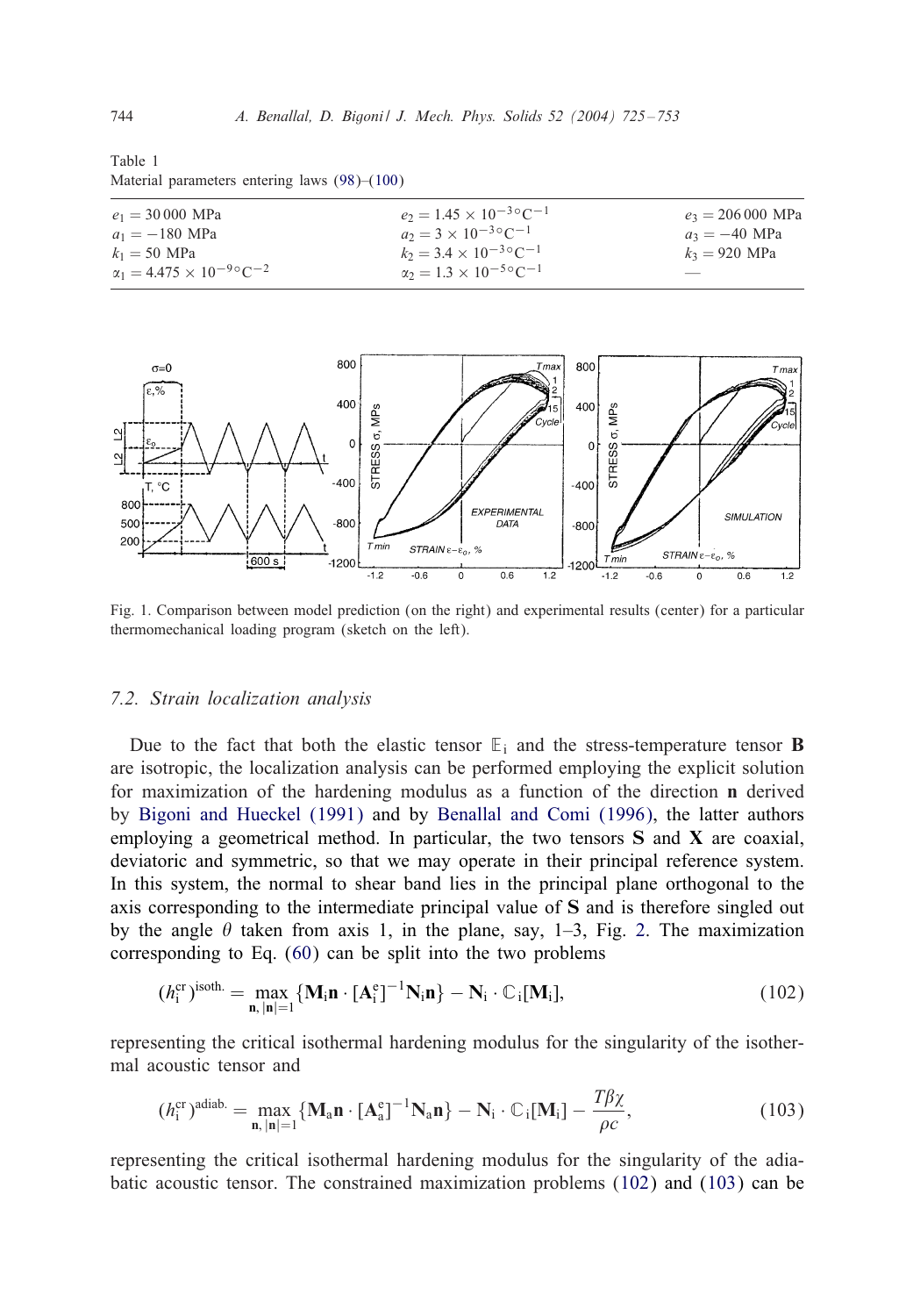<span id="page-20-0"></span>

Fig. 2. Geometry and reference system for shear band analysis.

solved following [Bigoni and Hueckel \(1991\),](#page-27-0) with reference to the yield function and plastic potential gradients defined in stress space, which in our case are

$$
Q_{i} = P_{i} = \mathbb{C}_{i}N_{i} = \frac{S - X}{|S - X|},
$$
  
\n
$$
Q_{a} = \mathbb{C}_{a}N_{a} = Q_{i} + \beta qI, \quad P_{a} = \mathbb{C}_{a}M_{a} = Q_{i} + \chi qI,
$$
\n(104)

where  $\mathbb{C}_i$  and  $\mathbb{C}_a$  are the inverse of elastic tensors (see [A](#page-24-0)ppendices A and [B\)](#page-24-0) and

$$
q = \frac{\alpha T}{\rho c (1 + 9\alpha^2 T / (\rho c) K_{\rm i})}.
$$
\n(105)

For the range of constitutive parameters considered here, the maximization of the hardening moduli [\(102\)](#page-19-0) and [\(103\)](#page-19-0) yields

$$
\frac{(h_i^{\text{cr}})^{\text{isoth.}}}{G_i} = -2(1 + v_i) Q_{i2}^2,
$$
\n
$$
\frac{(h_i^{\text{cr}})^{\text{adiab.}}}{G_i} = \frac{1 + v_a}{2} \left[ q^2 (\chi - \beta)^2 \frac{1 + v_a}{1 - v_a} - 4q (\chi - \beta)(Q_{i2} + \beta q) - 4(Q_{i2} + \beta q)^2 \right]
$$
\n
$$
- \frac{T\beta \chi}{\rho c G_i} (1 - 9\alpha q K_i),
$$
\n(106)

where  $v_i$  and  $v_a$  are the adiabatic and isothermal Poisson's ratios, the index 2 denotes the intermediate principal value of  $S - X$ . The corresponding critical band inclinations are given by

$$
(\cos^2 \theta)^{\text{isoth.}} = \frac{Q_{i1} + v_i Q_{i2}}{Q_{i1} - Q_{i3}},
$$
  

$$
(\cos^2 \theta)^{\text{adiab.}} = \frac{Q_{i1} + v_a Q_{i2} + (1 + v_a) \beta q}{Q_{i1} - Q_{i3}} + \frac{(\chi - \beta)(1 + v_a)}{2(Q_{i1} - Q_{i3})}.
$$
 (107)

Being tensor  $Q_i$  deviatoric and unit norm, it may be shown that

$$
\left\{\frac{Q_{i1}}{Q_{i3}}\right\} = \frac{1 - Q_{i2} \pm \sqrt{2 - 3Q_{i2}^2}}{2}, \quad Q_{i2} \in \left[-\frac{1}{\sqrt{6}}, \frac{1}{\sqrt{6}}\right],
$$
\n(108)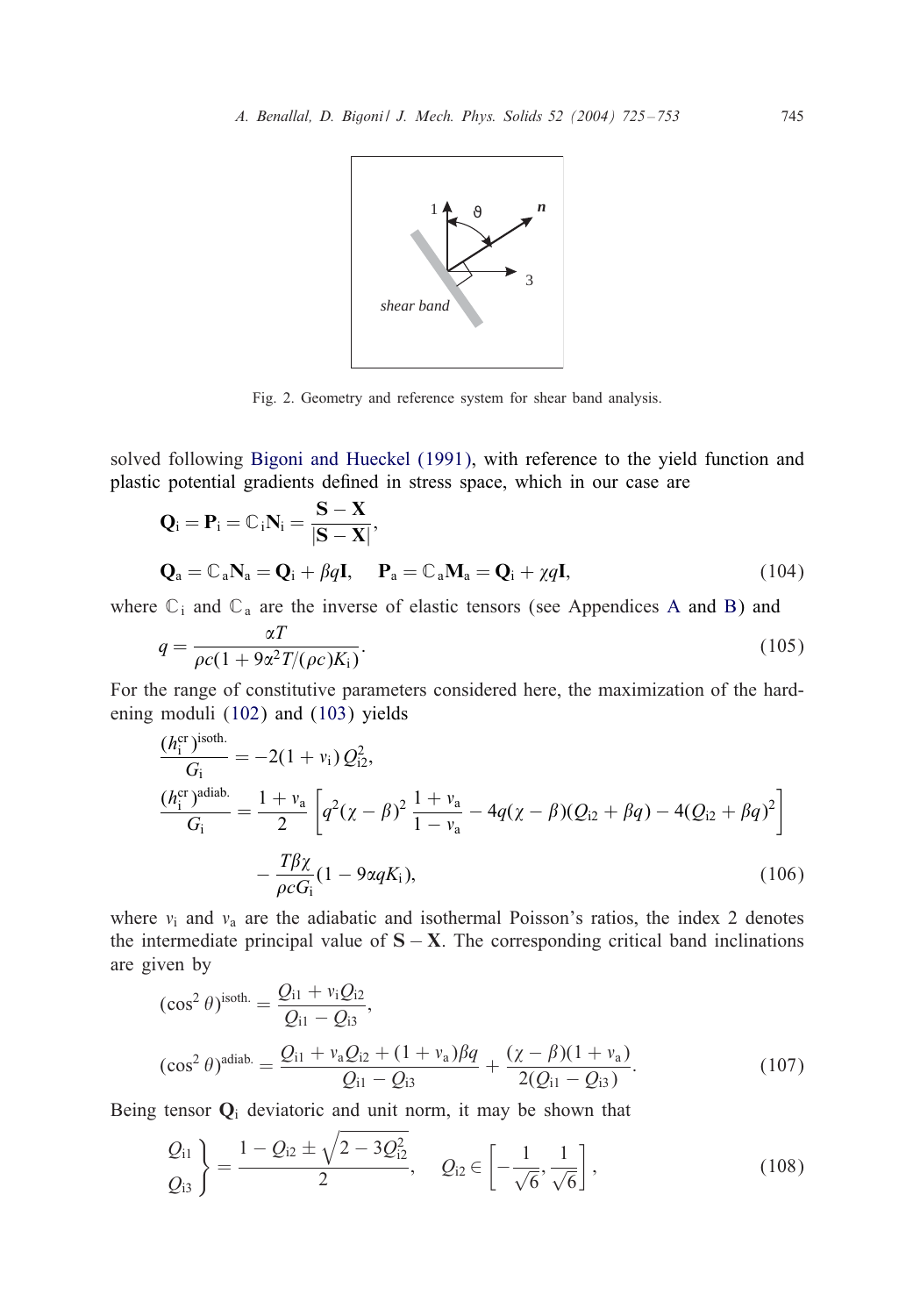

Fig. 3. Critical hardening modulus and band inclination (in degrees) for the incrementally isothermal and adiabatic localization as function of the loading parameter  $Q_{i2}$  for two different values of temperature.

so that  $Q_{i1} - Q_{i3}$  does not vanish. Therefore, the critical hardening modulus and band inclination can be expressed as functions of the parameter  $Q_{i2}$  only.

The critical isothermal hardening moduli for localization in isothermal and adiabatic conditions (normalized through division by  $G_i$ , Eq. [\(106\)](#page-20-0)) and the band normal incli-nation, Eq. [\(107\)](#page-20-0), are reported as functions of the intermediate principal value  $Q_{i2}$  in Fig. 3, where angle  $\theta$  is expressed in degrees. It can be concluded from the figure that, except in a small range of values  $Q_{i2}$  for  $T = 400$  K, instability in the incrementally adiabatic conditions occurs before than instability in isothermal conditions. Moreover, while the critical hardening modulus for the latter solid is never positive (as is clearly indicated by Eq.  $(106)_1$ *), the critical hardening modulus for localization in the incrementally adiabatic conditions can be positive* (even for associative plasticity, as in the current example).

The critical hardening modulus for incrementally adiabatic localization, as a function of  $Q_{i2}$  reaches a maximum when

$$
Q_{i2} = -\frac{q}{2}(\chi + \beta),\tag{109}
$$

and the corresponding critical hardening modulus can be calculated from  $(106)_2$  to be

$$
\frac{(h_i^{\text{cr}})^{\text{adiab.}}}{G_i} = \frac{1 + v_a}{1 - v_a} q^2 (\chi - \beta)^2 - \frac{T\beta \chi}{\rho c G_i} (1 - 9\alpha q K_i). \tag{110}
$$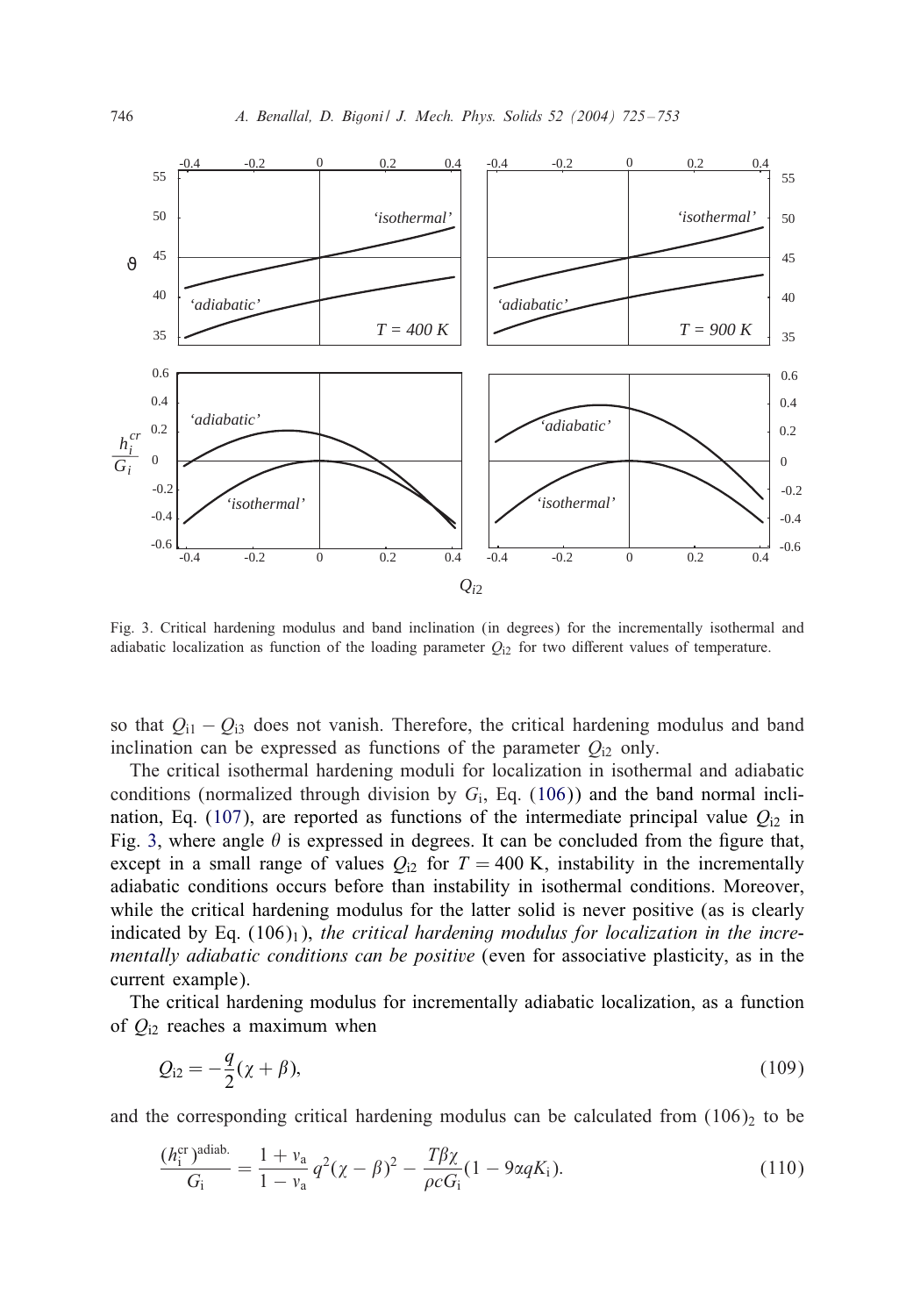It may be important to note that the inclination of the band for localization in the incrementally adiabatic conditions is always inferior than the inclination corresponding to localization in the isothermal solid. The difference between the two band inclinations is approximately  $5^\circ - 6^\circ$ , a quantity which can be experimentally detected.

Finally, we mention that the part of the graph relative to  $T = 400$  K, where localization in incrementally adiabatic conditions occurs after localization in incrementally isothermal conditions, is important at least from conceptual point of view, because it shows that *a hierarchy between the localization criteria does not exist in general*. To develop this point in more detail, we note that assuming  $v_a = v_i = v$  we get from Eqs. [\(106\)](#page-20-0)

$$
\frac{(h_i^{\text{cr}})^{\text{adiab.}} - (h_i^{\text{cr}})^{\text{isoth.}}}{G_i} = \frac{1+v}{2} \left[ q^2 (\chi - \beta)^2 \frac{1+v}{1-v} - 4q (\chi - \beta)(Q_{i2} + \beta q) -4\beta q (2Q_{i2} + \beta q) \right] - \frac{T\beta \chi}{\rho c G_i} (1 - 9\alpha q K_i). \tag{111}
$$

The condition for which the two critical hardening moduli become equal can be obtained imposing the vanishing of (111) and solving for  $Q_{i2}$ 

$$
Q_{i2} = \frac{1}{4q(\chi + \beta)} \left[ q^{2}(\chi - \beta)^{2} \frac{1 + \nu}{1 - \nu} - 4q^{2} \beta(\chi - \beta) - 4\beta^{2} q^{2} - \frac{4T\beta\chi}{\rho cE_{i}} (1 - 9\alpha qK_{i}) \right].
$$
\n(112)

The right-hand side of condition (112) is plotted as a function of the temperature in Fig. 4. The intersections of the resulting curve with the lines corresponding to  $Q_{12} =$  $\pm 1/\sqrt{6}$  single out (under the approximation  $v_i = v_a$ ) the range of temperature for which an interval exists of parameter  $Q_{i2}$  in which localization in the incrementally adiabatic conditions occurs after localization in isothermal conditions. It is easily seen from the figure that this range of parameters corresponds to temperatures inferior to 625 K.



Fig. 4. The right-hand side of condition (112) as a function of temperature. Localization in incrementally adiabatic conditions occurs before than localization in incrementally isothermal conditions for temperatures superior to 625 K.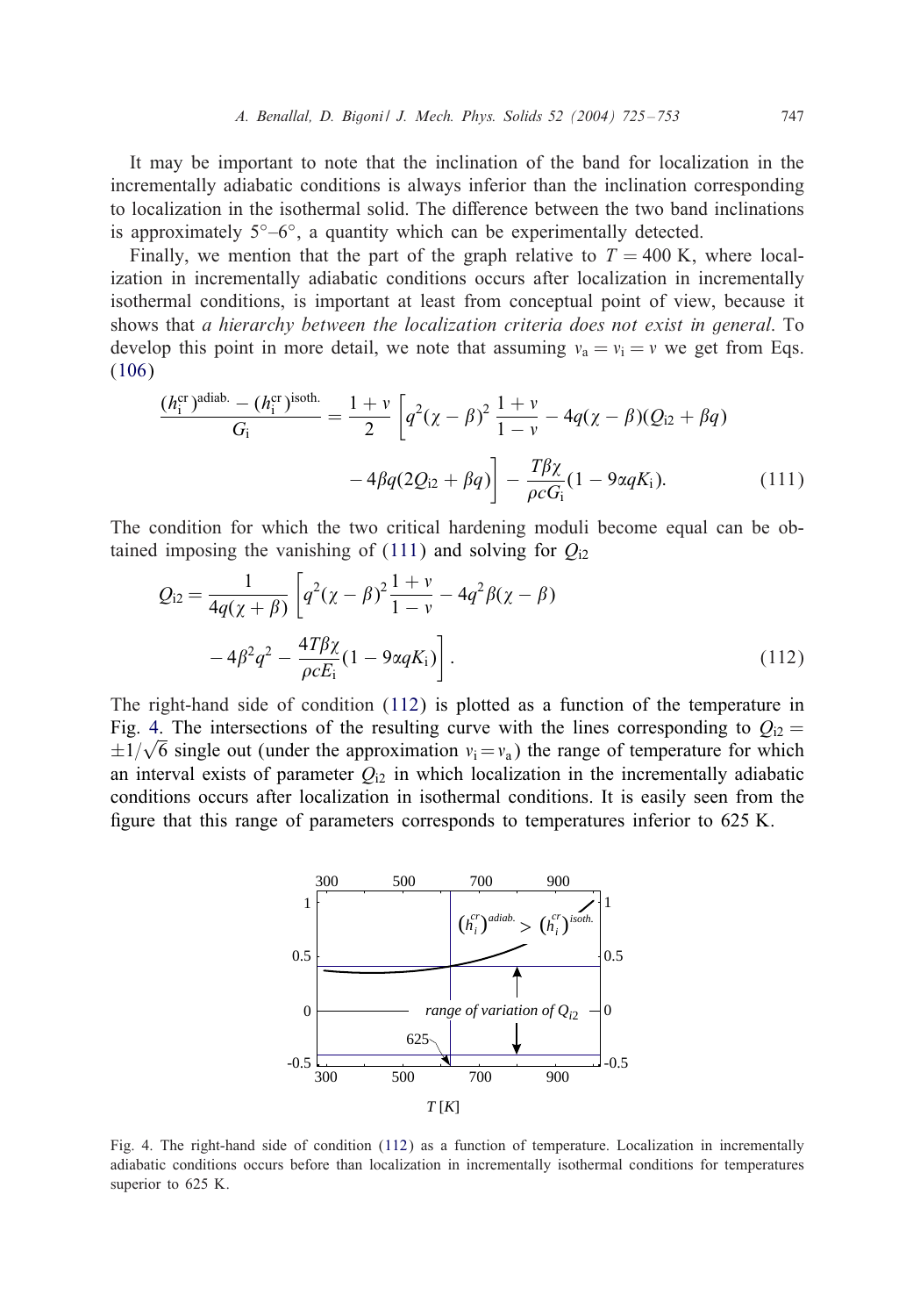# 8. Discussion and conclusions

Under isothermal conditions, strain localization, stationarity of acceleration waves, and unbounded growth of perturbations coincide with the singularity of the acoustic tensor, corresponding to the loss of ellipticity of the governing field equations. In addition, all wavelengths of perturbations grow unboundedly at the same time. It has been shown in this paper that consideration of thermal effects and thermo-mechanical couplings definitively change this situation. In particular, the presented results show that for coupled problems, while propagation (and stationarity) of acceleration waves is governed by isothermal strain rate, (static) strain localization and unbounded growth of perturbations are both marked by the singularity of either the isothermal or adiabatic acoustic tensors. Under quasi-static conditions, localization and unbounded growth of perturbations are related to the conditions of localization under isothermal or adiabatic conditions, whereas under dynamic conditions, unbounded growth is related either to the stationarity of acceleration waves or to the appearance of the flutter phenomenon and both are set by the isothermal properties. This is an important point since flutter instability results excluded for associative flow law.

The analyses performed in the present paper share analogies with those relative to deformation of porous, fluid-saturated inelastic materials, where pore pressure plays a role similar to heat conduction. Isothermal and adiabatic conditions are replaced in that context by drained and undrained conditions. However, differently from the porous plastic problem, the adiabatic constitutive tangent operator is not symmetric for thermoplasticity, even in the relevant case of associative flow rule. An important consequence of this is that a hierarchy between instability in incrementally isothermal and adiabatic conditions does not exist, so that the latter may be critical for stability.

The analysis was limited in the present study to a homogeneous and infinite solid. A current analysis shows that many of the results contained in this paper remain valid when one considers heterogeneous situations and includes boundary conditions. These boundary conditions however bring new features.

It may be also important to mention, in closure, that the obtained results may be of interest in the numerical treatment of coupled problems, with emphasis on the consequences of material instabilities on numerical analyses. When perturbations may grow unboundedly, the initial boundary-value problembecomes ill-posed in the sense speci-fied by Schaeffer (1992) and [Benallal \(1992a, b\)](#page-26-0) and one should expect mesh and *time step* dependency of the results, as already pointed out in [Benallal and Comi \(1997,](#page-26-0) [2003a\)](#page-26-0) for porous media, and our findings support the results by [Armero and Park](#page-26-0) [\(2003a, b\)](#page-26-0) in their analysis of localized thermoplastic problems.

### Acknowledgements

Part of this work was performed when D.B. was a guest of the Laboratoire de Mécanique et Technologie de Cachan as a visiting professor at Ecole Normale Supérieure de Cachan. Hospitality and financial support are gratefully acknowledged. D.B. also gratefully acknowledges financial support of the University of Trento, Italy.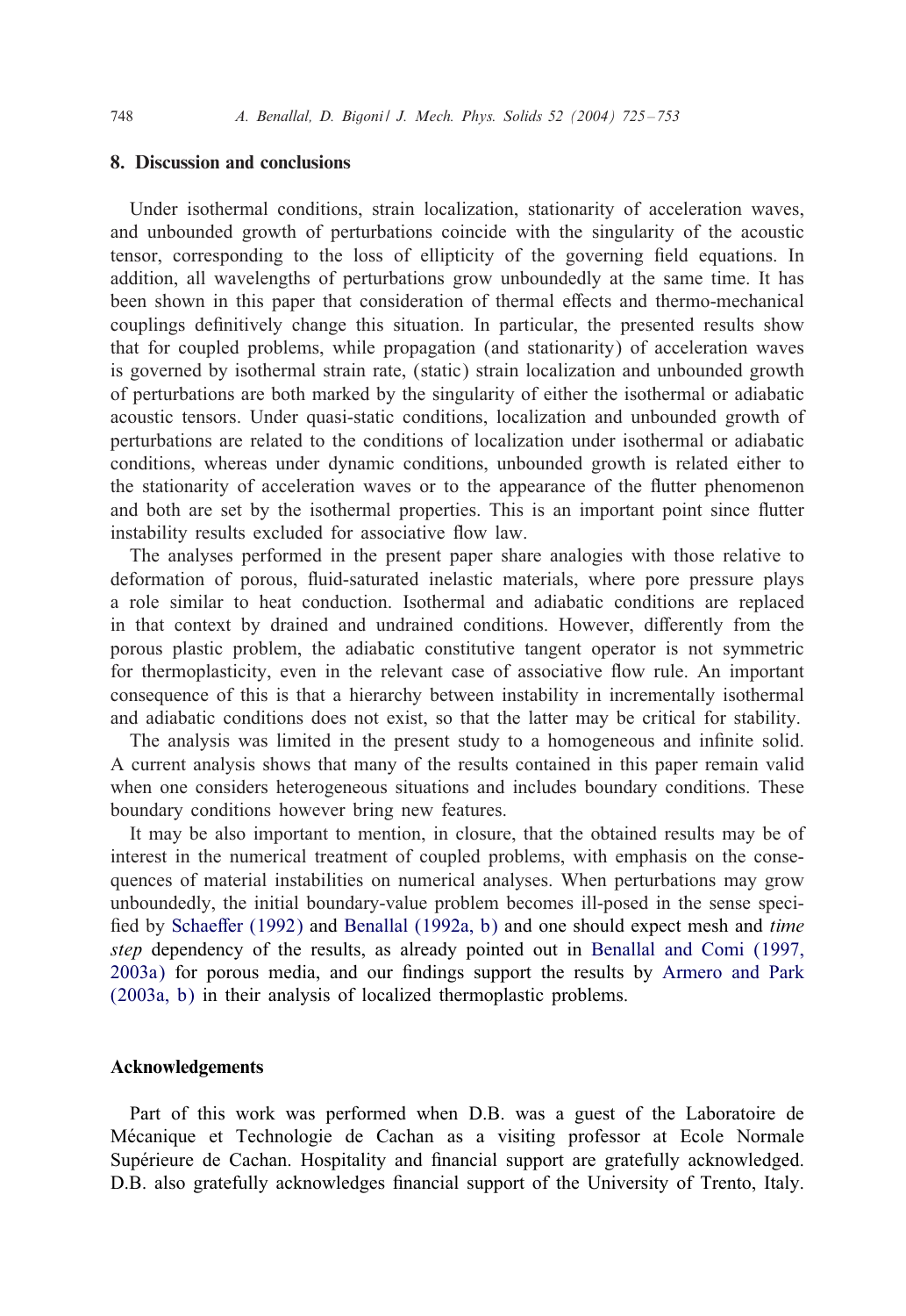#### <span id="page-24-0"></span>Appendix A. Inversion of isothermal constitutive laws [\(15\)](#page-5-0)

Direct isothermal constitutive equations [\(15\)](#page-5-0) can be inverted to relate strain to stress rates under the hypothesis that the restriction of the elastic, isothermal tensor  $E_i$  to the space of all symmetric tensors is invertible:

$$
\mathbb{E}_{i}\mathbb{C}_{i} = \mathbb{C}_{i}\mathbb{E}_{i} = \mathbb{S},\tag{A.1}
$$

where  $\mathbb{C}_i$  is the elastic, isothermal compliance tensor and  $\mathbb{S}_i$  is the fourth-order symmetrizing tensor, transforming every second-order tensor H in its symmetric part,  $\mathbb{S}[\mathbf{H}] = (\mathbf{H} + \mathbf{H}^{\mathrm{T}})/2.$ 

Now we proceed obtaining the strain rate from Eq.  $(7)$ 

$$
\dot{\mathbf{\varepsilon}} = \mathbb{C}_{\mathbf{i}}[\dot{\mathbf{\sigma}}] + \dot{\lambda}\mathbb{C}_{\mathbf{i}}[\mathbf{M}_{\mathbf{i}}] - \dot{T}\mathbb{C}_{\mathbf{i}}[\mathbf{B}],
$$
\n(A.2)

and, going back to Prager's consistency  $(10)$ , using Eq.  $(7)$  with  $\dot{\epsilon}$  given by Eq.  $(A.2)$ , we obtain the plastic multiplier

$$
\dot{\lambda} = \frac{1}{h_i} \langle \mathbf{N}_i \cdot \mathbb{C}_i[\dot{\boldsymbol{\sigma}}] - (\beta + \mathbf{N}_i \cdot \mathbb{C}_i[\mathbf{B}]) \dot{T} \rangle, \tag{A.3}
$$

where

$$
h_i = H_i - \mathbf{N}_i \cdot \mathbb{C}_i[\mathbf{M}_i],\tag{A.4}
$$

is the *the isothermal hardening modulus*, assumed strictly positive in the above inversion of constitutive laws [\(15\)](#page-5-0).

Finally, we obtain from Eq.  $(A.2)$ 

$$
\dot{\mathbf{\varepsilon}} = \mathbb{C}_{i}[\dot{\mathbf{\sigma}}] + \frac{1}{h_{i}} \langle \mathbf{N}_{i} \cdot \mathbb{C}_{i}[\dot{\mathbf{\sigma}}] - (\beta + \mathbf{N}_{i} \cdot \mathbb{C}_{i}[\mathbf{B}])\dot{T} \rangle \mathbb{C}_{i}[\mathbf{M}_{i}] - \dot{T} \mathbb{C}_{i}[\mathbf{B}],
$$
(A.5)

which is the inverted form of Eq.  $(15)$ .

It may be important to observe that the isothermal hardening modulus  $h_i$  has been assumed to be strictly positive in inverting the rate constitutive laws [\(15\)](#page-5-0). Consequently, constitutive equations (A.5) may only describe positive isothermal hardening. However, direct constitutive equations  $(15)$  are more general than the inverted form  $(A.5)$  and may describe also strain softening and ideally plastic behaviour. These correspond to negative and null values of  $h_i$ , which is related to  $H_i$  through Eq. (A.4).

#### Appendix B. Inversion of adiabatic constitutive laws [\(29\)](#page-6-0)

Direct adiabatic constitutive equations [\(29\)](#page-6-0) can be inverted using Eq. (A.2) into Eq. [\(20\)](#page-5-0) to obtain the temperature rate as a function of the stress rate and plastic multiplier:

$$
\dot{T} = \frac{T\mathbf{B} \cdot \mathbb{C}_{i}[\dot{\sigma}] + \dot{\lambda} T(\mathbf{B} \cdot \mathbb{C}_{i}[\mathbf{M}_{i}] + \chi) + \gamma}{\rho c + T\mathbf{B} \cdot \mathbb{C}_{i}[\mathbf{B}]}.
$$
\n(B.1)

A substitution of Eq. (B.1) into Eq. (A.3) gives

$$
\dot{\lambda} = \frac{1}{h_{\rm a}} \left\langle \mathbf{N}_{\rm a} \cdot \mathbb{C}_{\rm a}[\dot{\boldsymbol{\sigma}}] - \frac{\gamma}{\rho c} (\mathbf{N}_{\rm a} \cdot \mathbb{C}_{\rm a}[\mathbf{B}] + \beta) \right\rangle, \tag{B.2}
$$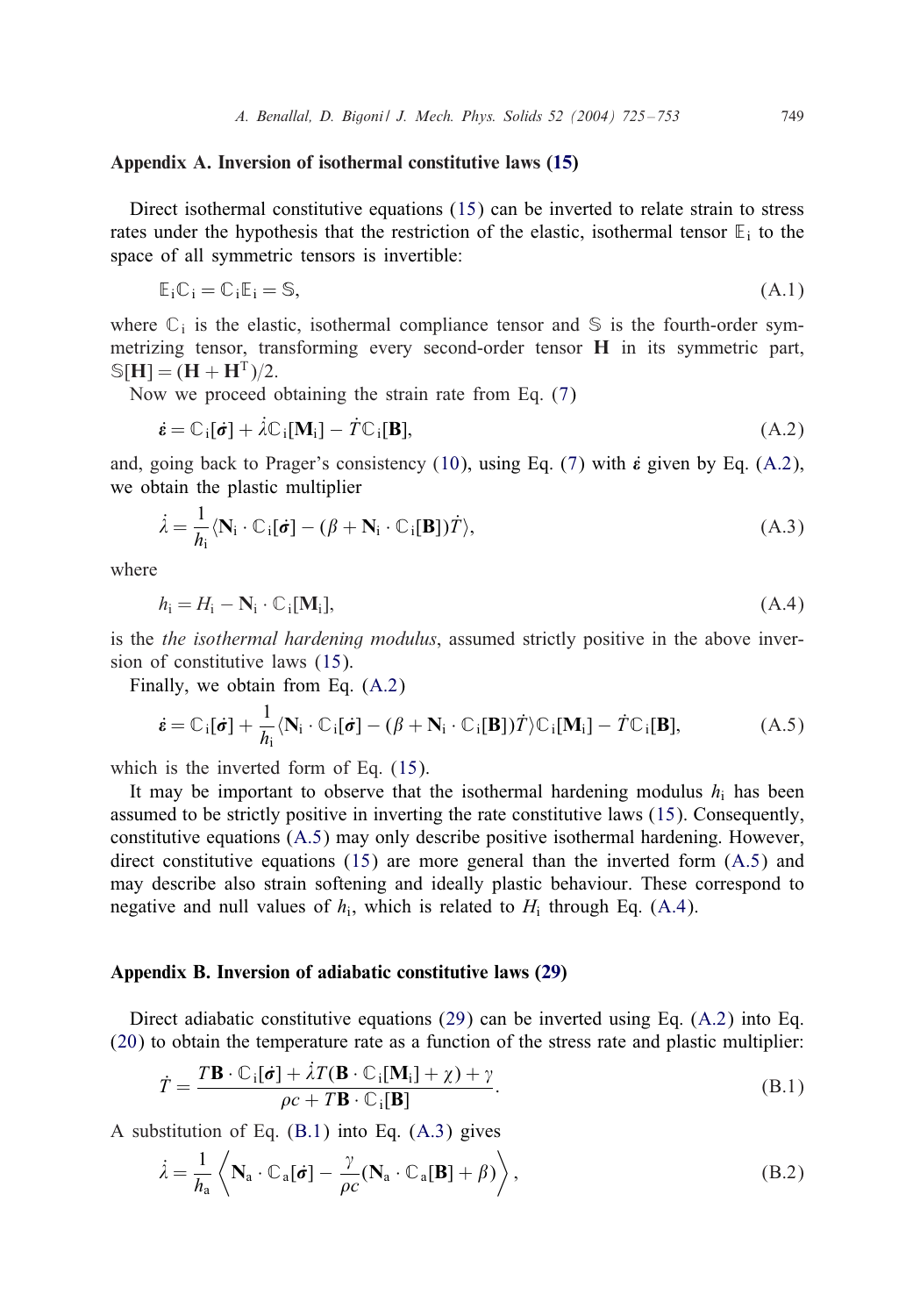where

$$
h_{\rm a} = H_{\rm a} - \mathbf{N}_{\rm a} \cdot \mathbb{C}_{\rm a} [\mathbf{M}_{\rm a}], \tag{B.3}
$$

is the *adiabatic hardening modulus*, assumed strictly positive, and  $\mathbb{C}_a$  is the adiabatic, elastic compliance tensor

$$
\mathbb{C}_{a} = \mathbb{C}_{i} - \frac{T}{\rho c + T \mathbf{B} \cdot \mathbb{C}_{i}[\mathbf{B}]} \mathbb{C}_{i}[\mathbf{B}] \otimes \mathbb{C}_{i}[\mathbf{B}], \quad \mathbb{C}_{a} \mathbb{E}_{a} = \mathbb{E}_{a} \mathbb{C}_{a} = \mathbb{S}.
$$
 (B.4)

A substitution of Eqs.  $(B.1)$  and  $(B.2)$  into Eq.  $(A.2)$  provides, finally, the rate inverse equations with adiabatic quantities

$$
\dot{\mathbf{\varepsilon}} = \mathbb{C}_{\mathbf{a}}[\dot{\boldsymbol{\sigma}}] + \frac{1}{h_{\mathbf{a}}} \left\langle \mathbf{N}_{\mathbf{a}} \cdot \mathbb{C}_{\mathbf{a}}[\dot{\boldsymbol{\sigma}}] - \frac{\gamma}{\rho c} (\mathbf{N}_{\mathbf{a}} \cdot \mathbb{C}_{\mathbf{a}}[\mathbf{B}] + \beta) \right\rangle \mathbb{C}_{\mathbf{a}}[\mathbf{M}_{\mathbf{a}}] - \frac{\gamma}{\rho c} \mathbb{C}_{\mathbf{a}}[\mathbf{B}].
$$
 (B.5)

#### Appendix C. A simple damage model

Damage models fit in the presented constitutive framework. An example is provided here of calculation of the relevant quantities for a simple isotropic damage model. In particular, the sets of internal variables and associated thermodynamical forces are assumed to be:

$$
\mathbf{\alpha} = \{D\}, \quad \mathbf{A} = \{Y\}, \tag{C.1}
$$

and the specific free energy is now a function of the damage parameter  $D \in [0, 1]$ 

$$
\Psi = (1 - D) \left\{ \frac{3K_i - 2G_i}{6\rho} (\operatorname{tr} \boldsymbol{\varepsilon})^2 + \frac{G_i}{\rho} \boldsymbol{\varepsilon} \cdot \boldsymbol{\varepsilon} - \frac{3\alpha}{\rho} K_i (T - T_0) \operatorname{tr} \boldsymbol{\varepsilon} \right\}
$$
  
- 
$$
- cT \log (T/T_0) + c(T - T_0) - (T - T_0)s_0 + \Psi_0.
$$
 (C.2)

Moreover, we assume the following loading function

$$
f(Y, D, T) = Y - Y_0(T) - MD,
$$
\n(C.3)

where M is a material parameter,  $Y_0$  is the activation threshold for damage (dependent on the temperature). The loading function gradient is simply equal to unity,  $Q = 1$ . From Eqs. [\(3\)](#page-3-0) and [\(6\)](#page-4-0), assuming  $P = Q$  (implying normality), we get

$$
\boldsymbol{\sigma} = (1 - D) \left\{ \frac{3K_i - 2G_i}{3} (\text{tr } \boldsymbol{\varepsilon}) \mathbf{I} + 2G_i \boldsymbol{\varepsilon} - 3\alpha K_i (T - T_0) \mathbf{I} \right\},
$$
  

$$
Y = \frac{3K_i - 2G_i}{6} (\text{tr } \boldsymbol{\varepsilon})^2 + G_i \boldsymbol{\varepsilon} \cdot \boldsymbol{\varepsilon} - 3\alpha K_i (T - T_0) \text{tr } \boldsymbol{\varepsilon},
$$
 (C.4)

and the evolution law of internal variable

$$
\dot{D} = \dot{\lambda}.\tag{C.5}
$$

The stress-temperature tensor results to be

$$
\mathbf{B} = -3\alpha(1 - D)K_i\mathbf{I},\tag{C.6}
$$

<span id="page-25-0"></span>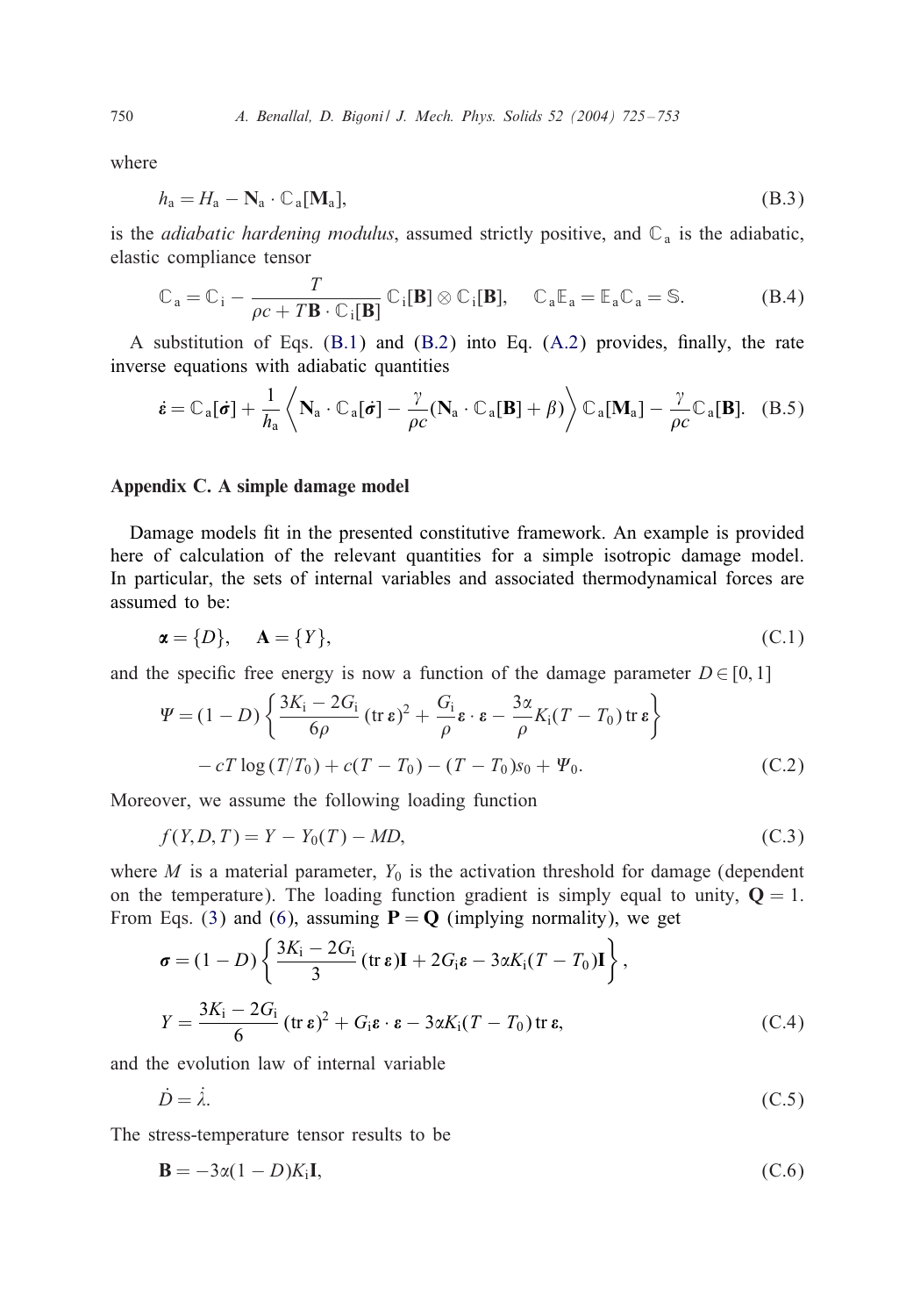<span id="page-26-0"></span>and the constitutive equations, in terms of isothermal quantities, are defined by

$$
\mathbb{E}_{\mathbf{i}} = (1 - D)\{(K_{\mathbf{i}} - \frac{2}{3}G_{\mathbf{i}})\mathbf{I} \otimes \mathbf{I} + 2G_{\mathbf{i}}\mathbb{S}\},\tag{C.7}
$$

and

$$
\mathbf{M}_{\mathbf{i}} = \mathbf{N}_{\mathbf{i}} = \frac{1}{1 - D} \boldsymbol{\sigma}, \quad \beta = 3\alpha K_{\mathbf{i}} (\text{tr } \boldsymbol{\varepsilon}) + Y_{0}', \quad H_{\mathbf{i}} = M,
$$
\n(C.8)

with  $Y_0' = \partial Y_0 / \partial T$ . In terms of adiabatic quantities the constitutive equations are defined by

$$
\mathbb{E}_{\mathbf{a}} = \mathbb{E}_{\mathbf{i}}^{\text{iso}} + 9(1 - D)^2 \frac{T\alpha^2 K_{\mathbf{i}}^2}{\rho c} \mathbf{I} \otimes \mathbf{I},\tag{C.9}
$$

and

$$
\chi = \frac{Y}{T} + 3\alpha K_i \operatorname{tr} \boldsymbol{\varepsilon}.\tag{C.10}
$$

#### References

Abeyaratne, R., Knowles, J.K., 1999. On the stability of thermoelastic materials. J. Elasticity 53, 199–213. Anand, L., Kim, K.H., Shawki, T.G., 1987. Onset of shear localization in viscoplastic solids. J. Mech. Phys.

- Solids 35, 407–429.
- Armero, F., Park, J., 2003a. An analysis of strain localization in a shear layer under thermally coupled dynamic conditions. Part I: Continuum thermoplastic models. Int. J. Num. Meth. Eng. 56, 2069–2100.
- Armero, F., Park, J., 2003b. An analysis of strain localization in a shear layer under thermally coupled dynamic conditions. Part II: Localized thermoplastic models. Int. J. Num. Meth. Eng. 56, 2101–2133.
- Armero, F., Simo, J.C., 1993. A priori stability estimates and unconditionally stable product formula algorithms for nonlinear coupled thermoplasticity. Int. J. Plasticity 9, 749–782.
- Bai, Y.L., 1982. Thermo-plastic instability in simple shear. J. Mech. Phys. Solids 30, 195–207.
- Batra, R.C., Zhu, Z.G., 1991. Dynamic adiabatic shear band development in a bimetallic body containing a void. Int. J. Solids Struct. 27, 1829–1854.
- Benallal, A., 1992a. On localization phenomena in thermo-elasto-plasticity. Arch. Mech. 44, 15–29.
- Benallal, A., 1992b. Ill-posedness and localization in solid structures. In: Owen, D.R.J. et al. (Eds.), Computational Plasticity, Vol. 1. Pineridge Press, Swansea, pp. 581–591.
- Benallal, A., Ben Cheikh, A., 1987. Modelling of anisothermal effects in elasto-viscoplasticity. In: Bui, H.D., Nguyen, Q.S. (Eds.), Thermomechanical Couplings in Solids. Elsevier Science, North-Holland, pp. 403–409.
- Benallal, A., Comi, C., 1996. Localization analysis via a geometrical method. Int. J. Solids Struct. 33, 99–119.
- Benallal, A., Comi, C., 1997. Properties of the finite-step problem in numerical analysis of unstable saturated porous continua. Proceedings of COMPLAS 5, Barcelona, Spain, part 2, pp. 1611–1616.
- Benallal, A., Comi, C., 2002. Material instabilities in inelastic saturated porous media under dynamic loadings. Int. J. Solids Struct. 39, 3693–3716.
- Benallal, A., Comi, C., 2003a. On numerical analyses in the presence of unstable saturated porous materials. Int. J. Num. Methods Eng. 56, 883–910.
- Benallal, A., Comi, C., 2003b. Perturbation growth and localization on fluid-saturated inelastic porous media under quasi-static loadings. J. Mech. Phys. Solids, 51, 851–899.
- Bigoni, D., 1996. On smooth bifurcations in non-associative elastoplasticity. J. Mech. Phys. Solids 44, 1337–1351.
- Bigoni, D., 2000. Bifurcation and instability of nonassociative elasticplastic solids. In: Petryk, H. (Ed.), CISM Lecture Notes No. 414 Material Instabilities in Elastic and Plastic Solids. Springer, Wien, New York, pp. 1–52.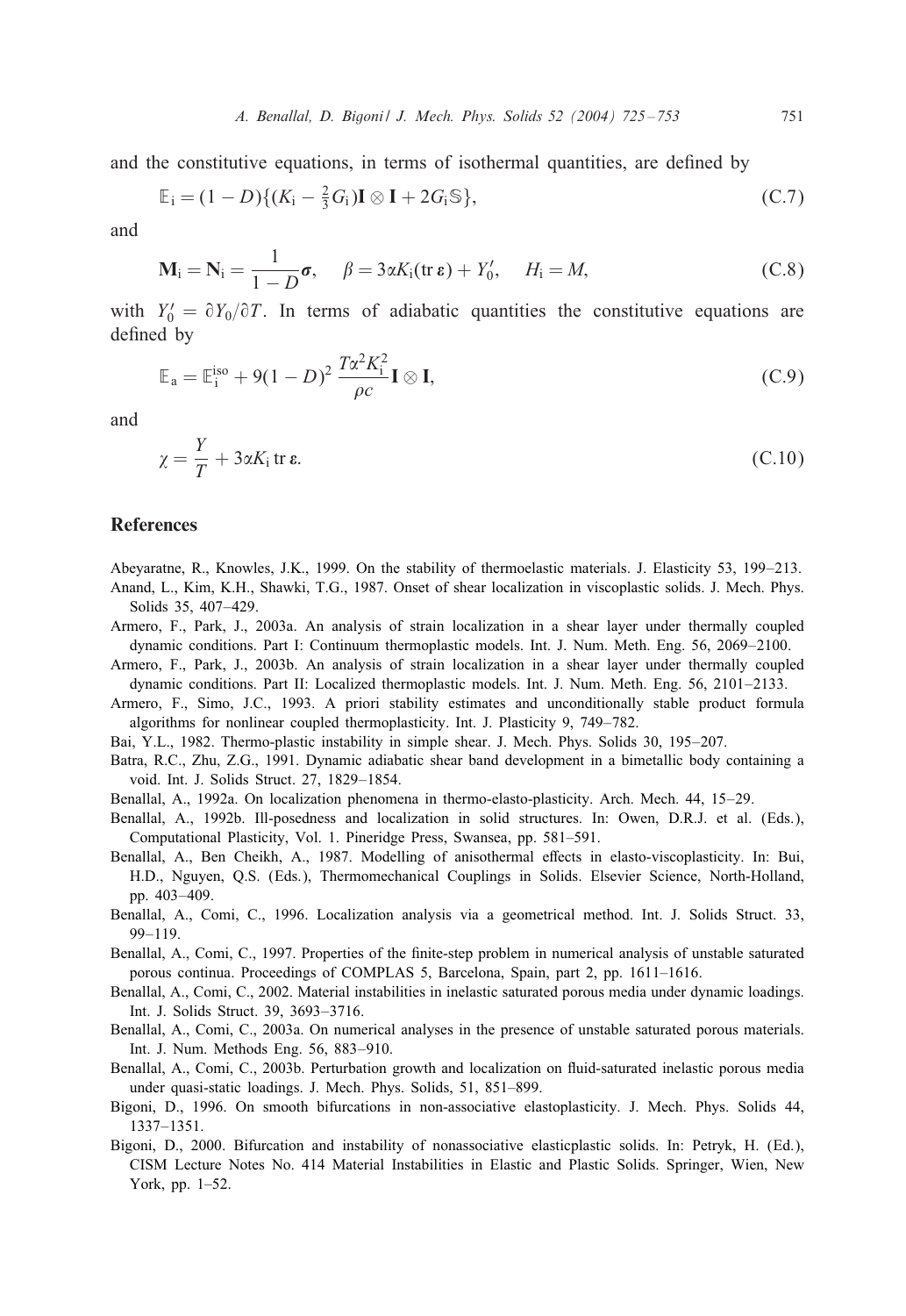- <span id="page-27-0"></span>Bigoni, D., Hueckel, T., 1991. Uniqueness and localization-I. Associative and non-associative elastoplasticity. Int. J. Solids Struct. 28, 197–213.
- Bigoni, D., Loret, B., 1999. Effects of elastic anisotropy on strain localization and flutter instability in plastic solids. J. Mech. Phys. Solids 47, 1409–1436.
- Bigoni, D., Petryk, H., 2002. A note on divergence and flutter instabilities in elastic-plastic materials. Int. J. Solids Struct. 39, 911–926.
- Bigoni, D., Loret, B., Radi, E., 2000. Localization of deformation in plane elastic-plastic solids with anisotropic elasticity. J. Mech. Phys. Solids 48, 1441–1466.
- Biot, M.A., 1965. Mechanics of Incremental Deformations. Wiley, New York.
- Chadwick, P., 1976. Continuum Mechanics. Wiley, Chichester.
- Chadwick, P., Currie, P.K., 1972. The propagation and growth of acceleration waves in heat-conducting elastic materials. Arch. Rat. Mech. Anal. 137–158.
- Chadwick, P., Powdrill, B., 1965. Singular surfaces in linear thermoelasticity. Int. J. Eng. Sci. 3, 561–595.
- Chen, P., 1968. Thermodynamic influences on the propagation and the growth of acceleration waves in elastic materials. Arch. Rat. Mech. Anal. 31, 228–254.
- Chen, P., 1973. Growth and decay of waves in solids. In: Truesdell, C. (Ed.), Encyclopedia of Physics, VIa/3. Springer, Berlin.
- Dafermos, C., 1968. On the existence and asymptotic stability of solutions of the equations of linear thermoelasticity. Arch. Rat. Mech. Anal. 29, 241–271.
- Duszek-Perzyna, M.K., Perzyna, P., 1993. Adiabatic shear band localization in elastic plastic single-crystals. Int. J. Solids Struct. 30, 61–89.
- Duszek, M.K., Perzyna, P., Stein, E., 1992. Adiabatic shear band localization in elastic-plastic damaged solids. Int. J. Plasticity 8, 361–384.
- Ericksen, J.L., 1966. A thermo-kinetic view of elastic stability theory. Int. J. Solids Struct. 2, 573–580.
- Germain, P., 1973. Mécanique de milieux continus. Masson, Paris.
- Hill, R., 1962. Acceleration waves in solids. J. Mech. Phys. Solids 10, 1–16.
- Hueckel, T., Baldi, G., 1990. Thermoplasticity of saturated clays—Experimental constitutive study. J. Geotech. Eng. ASCE 116, 1778–1796.
- Hueckel, T., Peano, A., Pellegrini, R., 1994. A thermo-plastic constitutive law for brittle-plastic behavior of rocks at high-temperatures. Pure Appl. Geophys. 143, 483–511.
- Hueckel, T., Pellegrini, R., 1992. Effective stress and water-pressure in saturated clays during heating-cooling cycles. Can. Geotech. J. 29, 1095–1102.
- Lemaitre, J., Chaboche, J.L., 1985. Mechanics of Solid Materials. Cambridge University Press, Cambridge.
- Loret, B., Harireche, O., 1991. Acceleration waves, flutter instabilities and stationary discontinuities in inelastic porous media. J. Mech. Phys. Solids 39, 569–606.
- Loret, B., Simões, F.M.F., Martins, J.A.C., 2000. Flutter instability and ill-posedness in solids and fluid-saturated porous media. In: Petryk, H. (Eds.), CISM Lecture Notes No. 414 Material Instabilities in Elastic and Plastic Solids. Springer, Wien, New York, pp. 109 –207.
- Mandel, J., 1962. Ondes plastiques dans un milieu indéfini à trois dimensions. J. Méc. 1, 3–30.
- Mandel, J., 1969. Thermodynamique et ondes dans les milieux viscoplastiques. J. Mech. Phys. Solids 17, 125–140.
- Marchand, A., Duffy, J., 1988. An experimental study of the formation process of adiabatic shear bands in a structural steel. J. Mech. Phys. Solids 36, 251–283.
- Miehe, C., 1996. Multisurface thermoplasticity for single crystals at large strains in terms of Eulerian vector updates. Int. J. Solids Struct. 33, 3103–3130.
- Molinari, A., 1985. Instabilité thermo-viscoplastique en cisaillement simple. J. Méc. Théor. Appl. 4, 659–684.
- Mróz, Z., Raniecki, B., 1976. On the uniqueness problem in coupled thermoplasticity. Int. J. Eng. Sci. 14, 211–221.
- Perzyna, P., 1994. Adiabatic shear-band localization fracture of solids in dynamic loading processes. J. PHYS. IV 4, 441–446.
- Raniecki, B., 1972. On extremum principles in uncoupled thermoplasticity. Bull. Acad. Polon. Sci. Ser. Sci. Tech. XX 431-436.